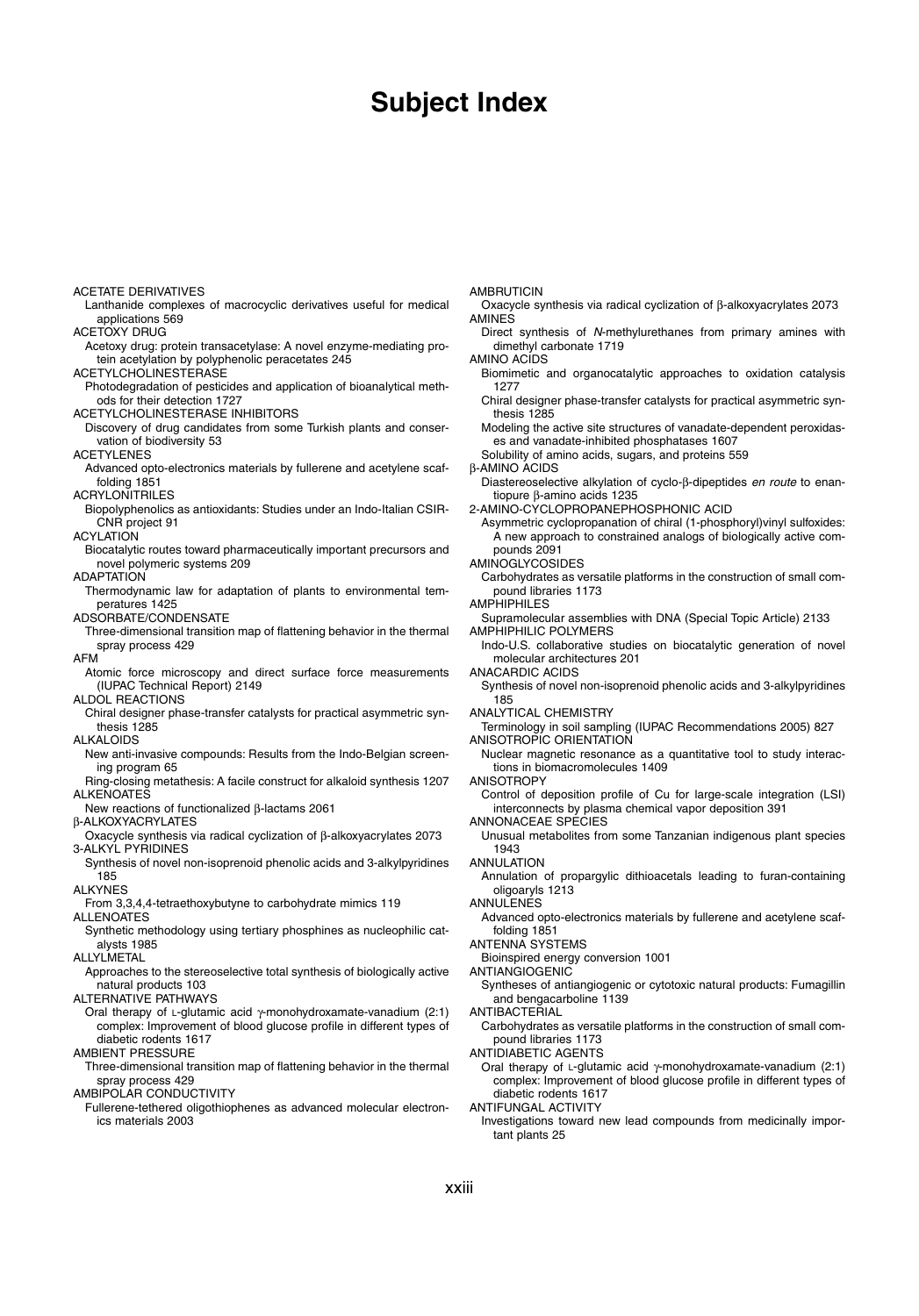## xxiv SUBJECT INDEX

ANTI-INFLAMMATORY

Biodiversity as a source of new pharmacophores: A new theory of memory. Part 3 75

ANTI-INFLAMMATORY ACTIVITY

- Investigations toward new lead compounds from medicinally important plants 25
- ANTI-INFLAMMATORY COMPOUNDS

Discovery of drug candidates from some Turkish plants and conservation of biodiversity 53

- ANTIMALARIAL ACTIVITIES
- Unusual metabolites from some Tanzanian indigenous plant species 1943
- ANTIMICROBIAL

Synthesis of novel non-isoprenoid phenolic acids and 3-alkylpyridines 185

- ANTINOCICEPTIVE
	- Discovery of fused azetidines as novel selective α4β2 neuronal nicotinic receptor (NNR) agonists 2041
- ANTIOXIDANTS
- Biocatalytic production of flavors and fragrances 273
- Biodiversity as a source of new pharmacophores: A new theory of memory. Part 3 75
- Biopolyphenolics as antioxidants: Studies under an Indo-Italian CSIR-CNR project 91
- **ANTIOXIDATION**
- Bioantioxidants: From chemistry to biology 1887
- APOPTOSIS
- Bioantioxidants: From chemistry to biology 1887 APPLICATIONS
- Solubilities in supercritical fluids 513
- AQUEOUS-ORGANIC
- Ion solvation in aqueous–organic mixtures 605
- AQUEOUS SOLUTIONS
- Solutions in the "big laboratory": Toward a model for metals at the Earth's surface 643

AQUEOUS SYSTEMS

Measurement and interpretation of electrokinetic phenomena (IUPAC Technical Report) 1753

AROMATIC FUNCTIONALIZATION

New catalytic methods for the synthesis of selectively substituted aromatics through palladacycles 1243

AROMATIC INTERACTION

Electrostatic cross-modulation of the pseudoaromatic character in single-stranded RNA by nearest-neighbor interactions 291

ARTIFICIAL PHOTOSYNTHESIS

Artificial photosynthesis via two-electron conversion: Photochemical oxygenation sensitized by ruthenium porphyrins with water as both electron and oxygen atom donor 1019

4-ARYLDIHYDROPYRIMIDIN-2-ONE

Selective transacylation reactions on 4-aryl-3,4-dihydropyrimidin-2 ones and nucleosides mediated by novel lipases 237

ASPERGILLOSIS

- Investigations toward new lead compounds from medicinally important plants 25
- ASYMMETRIC CATALYSIS
	- Combinatorial approach to the discovery of chiral catalysts for asymmetric reactions 1251
	- Recent progress in Lewis acid–Lewis base bifunctional asymmetric catalysis 2047
- ASYMMETRIC CYCLOPROPANATION
- Asymmetric cyclopropanation of chiral (1-phosphoryl)vinyl sulfoxides: A new approach to constrained analogs of biologically active compounds 2091

ASYMMETRIC DIHYDROXYLATION

- Noniterative approach to the total asymmetric synthesis of 15-carbon polyketides and analogs with high stereodiversity 131
- ASYMMETRIC EPOXIDATION
	- Biomimetic and organocatalytic approaches to oxidation catalysis 1277

ASYMMETRIC HYDROGENATION

New chiral phosphorus ligands with spirobiindane backbone for the asymmetric hydrogenations 2121

ASYMMETRIC IODOCYCLIZATION

Enantioselective iodocyclization and mercuriocyclization of γ-hydroxycis-alkenes 1269

ASYMMETRIC SYNTHESIS

Chiral designer phase-transfer catalysts for practical asymmetric synthesis 1285

Noniterative approach to the total asymmetric synthesis of 15-carbon polyketides and analogs with high stereodiversity 131

**ASYMMETRY** 

Asymmetric catalytic addition of diorganozinc reagents to imines: Scope and application 1259

ATOMIC FORCE

Atomic force microscopy and direct surface force measurements (IUPAC Technical Report) 2149

- AZA-BAYLIS–HILLMAN
- Chiral phosphine Lewis bases in catalytic, asymmetric aza-Morita–Baylis–Hillman reaction 2105
- **AZADIRACHTIN**
- Development of methods suitable for natural product synthesis: The azadirachtin story 1115

AZETIDINES

- New reactions of functionalized β-lactams 2061
- AZETINES
- New reactions of functionalized β-lactams 2061 AZIRIDINES
- New reactions of functionalized β-lactams 2061
- AZOMETHINE YLIDS
- Thiocarbonyl-based 1,3-dipolarophiles for the synthesis of C(2) unsubstituted penems 2033
- BAYLIS–HILLMAN REACTION
- Chiral phosphine Lewis bases in catalytic, asymmetric aza-Morita–Baylis–Hillman reaction 2105
- BELOUSOV–ZHABOTINSKY REACTION
- Control of spiral instabilities in reaction–diffusion systems 1395 BENEFIT SHARING
- International collaboration in drug discovery and development from natural sources 1923

BENGACARBOLINE

- Syntheses of antiangiogenic or cytotoxic natural products: Fumagillin and bengacarboline 1139
- BICYCLIC β-LACTAMS
- New reactions of functionalized β-lactams 2061
- BIFUNCTIONAL ASYMMETRIC CATALYSIS
- Recent progress in Lewis acid–Lewis base bifunctional asymmetric catalysis 2047
- BIOACTIVE MOLECULES
- Biological activity from indigenous medicinal plants of Mauritius 41
- **BIOANALYTICAL**
- Postgenomic chemistry (IUPAC Technical Report) 1641
- BIOANALYTICAL METHODS
- Photodegradation of pesticides and application of bioanalytical methods for their detection 1727

BIOCATALYSIS

- Biocatalytic approaches for synthesis of conducting polyaniline nanoparticles 339
- Biocatalytic synthesis of novel electronic and photovoltaic materials 263
- Indo-U.S. collaborative studies on biocatalytic generation of novel molecular architectures 201

BIOCATALYTIC REACTIONS

- Production of a novel alkaline lipase by Fusarium globulosum using neem oil, and its applications 251
- **BIODIVERSITY**

Fifteen years of dancing with vanadium 1497

Biodiversity: A continuing source of novel drug leads 7

© 2005 IUPAC, Pure and Applied Chemistry 77, xxiii–xli

- Discovery of drug candidates from some Turkish plants and conservation of biodiversity 53
- International collaboration in drug discovery and development from natural sources 1923

**BIOINSPIRED** 

BIOLOGICAL EFFECTS

- Bioinspired energy conversion 1001
- BIOLOGICAL COMPLEXIFICATION Stability in chemistry and biology: Life as a kinetic state of matter 1905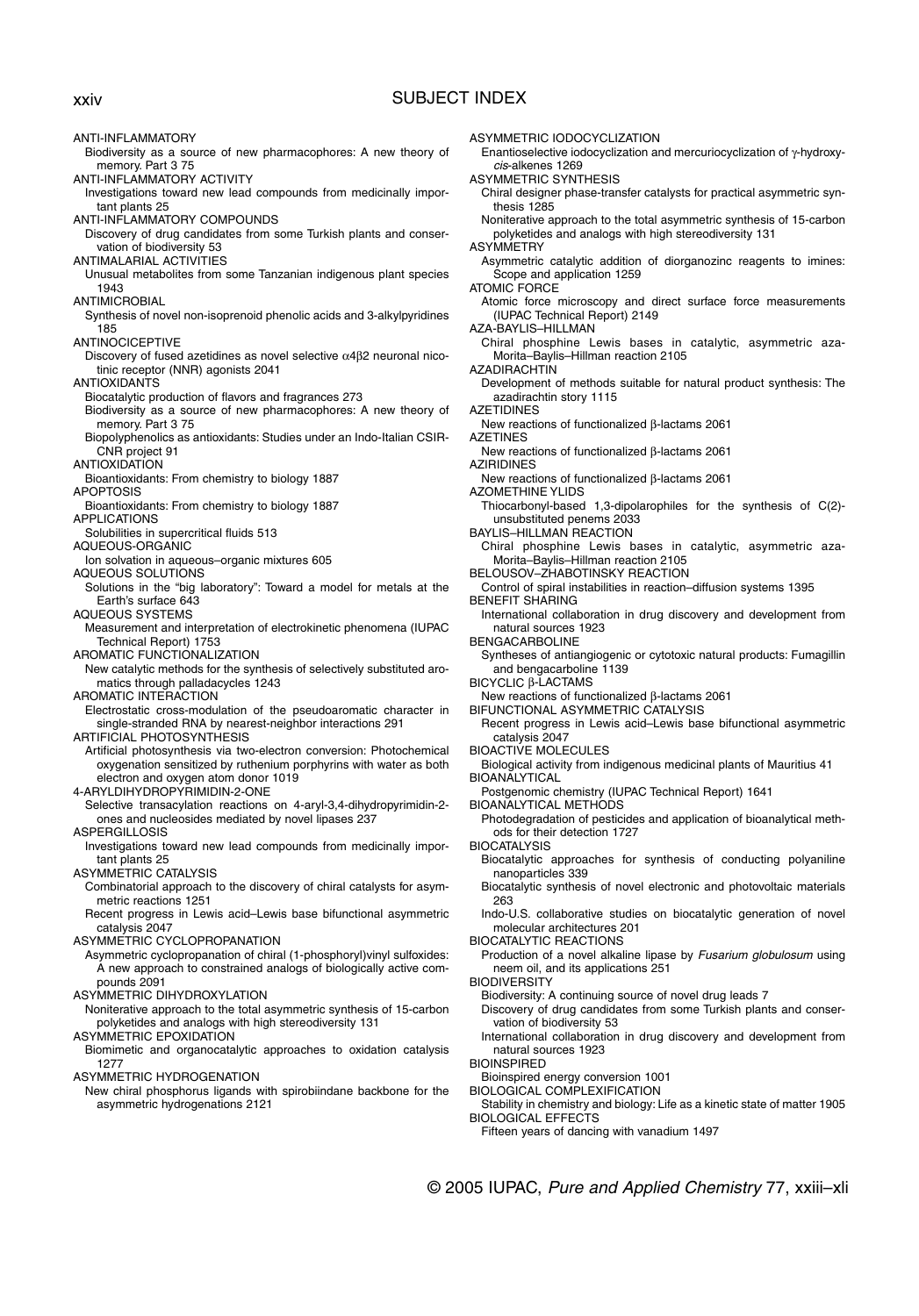## SUBJECT INDEX xxv

BIOMACROMOLECULES

Nuclear magnetic resonance as a quantitative tool to study interactions in biomacromolecules 1409

BIOMEDICAL

- Critical evaluation of stability constants of metal complexes of complexones for biomedical and environmental applications (IUPAC Technical Report) 1445
- BIOMEDICAL ENGINEERING
- Recent advances in plasma techniques for biomedical and drug engineering (Addendum) 667
- BIOMIMETIC OXIDATION CATALYSIS
- Biomimetic and organocatalytic approaches to oxidation catalysis 1277
- BIOMOLECULAR INTERACTIONS
- Nuclear magnetic resonance as a quantitative tool to study interactions in biomacromolecules 1409

BIORESOURCES

Discovery of drug candidates from some Turkish plants and conservation of biodiversity 53

BLOOD-GLUCOSE-LOWERING EFFECT

New developments of insulinomimetic dinuclear vanadyl(IV)–tartrate complexes 1629

BOND FORMATION

Transition-metal-catalyzed reactions of carbon-heteroatom bond formation by substitution and addition processes 2021

#### BOZPHOS

- Asymmetric catalytic addition of diorganozinc reagents to imines: Scope and application 1259
- BRANCHED-CHAIN FATTY ACIDS
- Biocatalytic production of flavors and fragrances 273

#### **BROMIDE**

Stereoselective syntheses of functionalized cyclic ethers via (Schiffbase)vanadium(V)-catalyzed oxidations 1559

### BROMOPEROXIDASE

- Stereoselective syntheses of functionalized cyclic ethers via (Schiffbase)vanadium(V)-catalyzed oxidations 1559
- Synthetic and computational modeling of the vanadium-dependent haloperoxidases 1595

BRYOSTATIN SYNTHESIS

Approaches to the stereoselective total synthesis of biologically active natural products 103

### CAMPHORSULFONAMIDE

Enantioselective addition of organozinc reagents to carbonyl compounds 2111

## **CANCER**

New anti-invasive compounds: Results from the Indo-Belgian screening program 65

#### CARBAMATES

Direct synthesis of N-methylurethanes from primary amines with dimethyl carbonate 1719

**CARBENES** 

- Application of the carbene cyclization–cycloaddition cascade in total synthesis 1183
- Multicomponent reactions based on nucleophilic carbenes and their applications in organic synthesis 1191

**CARBOHYDRATES** 

Carbohydrates as versatile platforms in the construction of small compound libraries 1173

### CARBOHYDRATE ANALOGS

From 3,3,4,4-tetraethoxybutyne to carbohydrate mimics 119

CARBON–CARBON

Transition-metal-catalyzed reactions of carbon-heteroatom bond formation by substitution and addition processes 2021

### CARBON DIOXIDE

Modification of the glass transitions of polymers by high-pressure gas solubility 593

CARBON-HETEROATOM

Transition-metal-catalyzed reactions of carbon-heteroatom bond formation by substitution and addition processes 2021

CARBON NANOTUBES

Carbon-based materials: From fullerene nanostructures to functionalized carbon nanotubes 1675

© 2005 IUPAC, Pure and Applied Chemistry 77, xxiii–xli

- CARBONYL YLIDES
- Application of the carbene cyclization–cycloaddition cascade in total synthesis 1183
- CAROTENOID–CHLOROPHYLL COMPLEXES
- Carotenoid–chlorophyll complexes: Ready-to-harvest 925 CAROTENOID POLYENES
- Bioinspired energy conversion 1001
- **CARPROFEN** 
	- Photosensitization by chiral drugs: Looking for stereodifferentiating photoprocesses in the presence of biomolecules 995
- CARROLL–CLAISEN REARRANGEMENT
- Total synthesis of zincophorin 1131
- **CATALYSIS** 
	- Asymmetric catalytic addition of diorganozinc reagents to imines: Scope and application 1259
	- Biocatalytic routes toward pharmaceutically important precursors and novel polymeric systems 209
- CATALYSTS
- Cyclodextrin-based catalysts and molecular reactors 1865
- CATALYTIC DEHYDROCOUPLING
- Metal-catalyzed routes to rings, chains, and macromolecules based on inorganic elements 1991
- **CATENANES**
- From a Meccano set to nano meccano 1089
- CAVITY-DIRECTED
- Self-assembled coordination cage as a molecular flask 1107 C–C COUPLING
- Biomimetic and organocatalytic approaches to oxidation catalysis 1277
- CD SPECTRUM
	- New developments of insulinomimetic dinuclear vanadyl(IV)–tartrate complexes 1629
- C–H ACTIVATION
- New catalytic methods for the synthesis of selectively substituted aromatics through palladacycles 1243
- CHARGE-SEPARATED STATE
- Photosensitized one-electron oxidation of DNA 963
- CHEMICAL SENSORS
- Nonspecific sensor arrays ("electronic tongue") for chemical analysis of liquids (IUPAC Technical Report) 1965
- CHEMICAL SPECIATION
	- Chemical speciation of environmentally significant heavy metals with inorganic ligands. Part 1: The Hg<sup>2+</sup>-Cl<sup>-</sup>, OH<sup>-</sup>, CO<sub>3</sub><sup>2-</sup>, SO<sub>4</sub><sup>2-</sup>, and PO<sub>4</sub> <sup>3-</sup> aqueous systems (IUPAC Technical Report) 739
- CHEMICAL STRUCTURE
	- Chemical structure and physical properties of cyclic olefin copolymers (IUPAC Technical Report) 801
- CHEMICAL THERMODYNAMICS
- Solubility equilibria and geochemical modeling in the field of radioactive waste disposal 631
- The fascinating world of pure and mixed nonelectrolytes 1317
- CHEMO-ENZYMATIC
- Indo-U.S. collaborative studies on biocatalytic generation of novel molecular architectures 201
- α-CHIRAL AMINES
	- Asymmetric catalytic addition of diorganozinc reagents to imines: Scope and application 1259
- CHIRAL AUXILIARY
- Use of furans in synthesis of bioactive compounds 139
- CHIRAL LEWIS ACIDS
	- Enantioselective iodocyclization and mercuriocyclization of γ-hydroxycis-alkenes 1269
- CHIRAL LEWIS BASES
	- Enantioselective iodocyclization and mercuriocyclization of γ-hydroxycis-alkenes 1269
- CHIRAL PHOSPHINE LEWIS BASES
- Chiral phosphine Lewis bases in catalytic, asymmetric aza-Morita–Baylis–Hillman reaction 2105
- CHIRAL SPIRO PHOSPHORUS LIGANDS
- New chiral phosphorus ligands with spirobiindane backbone for the asymmetric hydrogenations 2121

CHLOROPEROXIDASE Synthetic and computational modeling of the vanadium-dependent

haloperoxidases 1595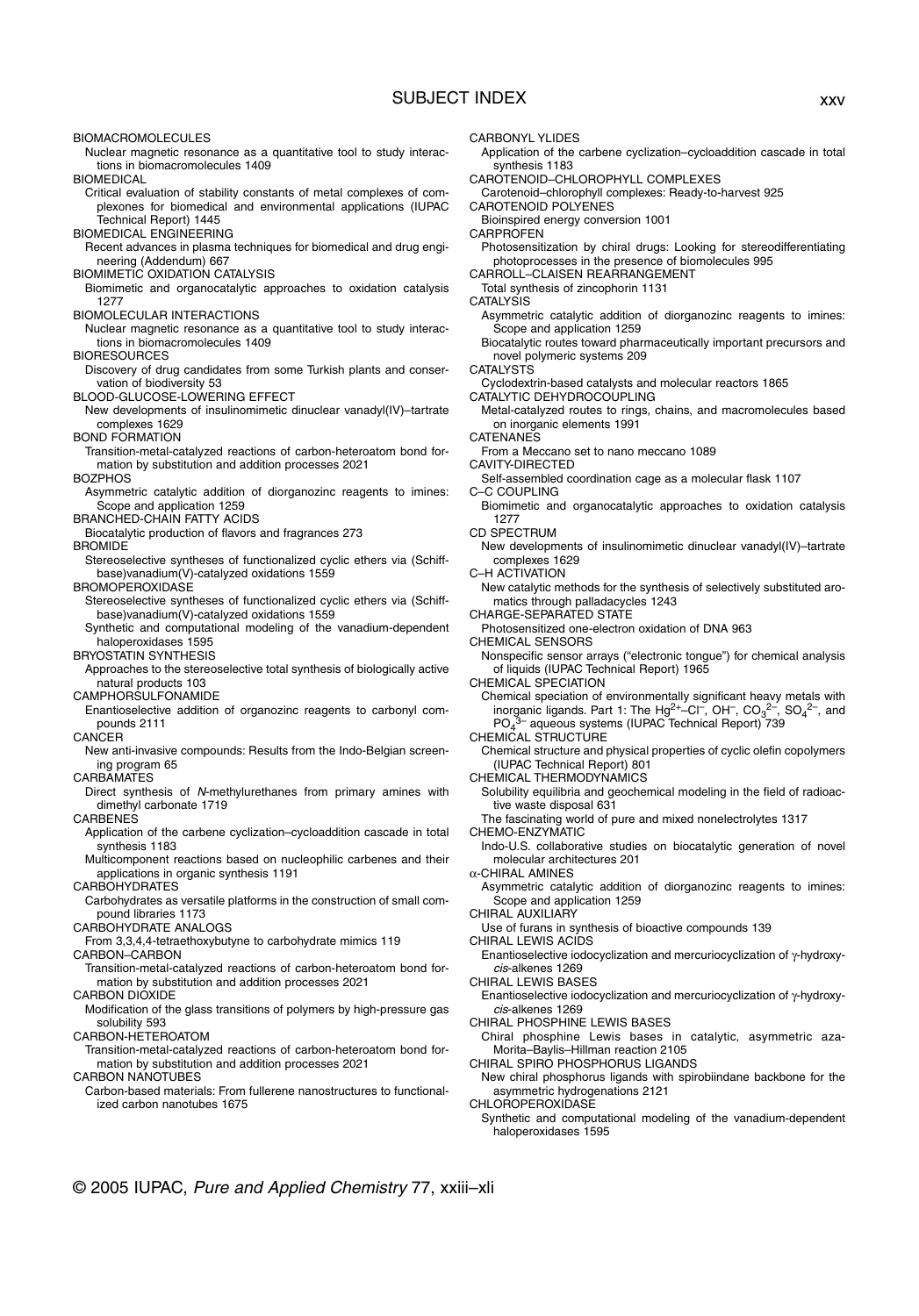CINNAMOYL GROUP Novel anti-infective compounds 195 cis-DECALINS Masked o-benzoquinone strategy in organic synthesis: Short and efficient construction of cis-decalins and linear triquinanes from 2 methoxyphenols 1221 CLINICAL STUDIES Natural products chemistry and phytomedicine in the 21<sup>st</sup> century: New developments and challenges 1 COLLOIDAL DISPERSIONS From colloidal dispersions to colloidal pastes through solid–liquid separation processes 1369 COLLOIDAL PASTES From colloidal dispersions to colloidal pastes through solid–liquid separation processes 1369 **COLLOIDS** Atomic force microscopy and direct surface force measurements (IUPAC Technical Report) 2149 COLLOID PROBES Atomic force microscopy and direct surface force measurements (IUPAC Technical Report) 149 COMBINATORIAL CHEMISTRY Biodiversity: A continuing source of novel drug leads 7 Combinatorial approach to the discovery of chiral catalysts for asymmetric reactions 1251 Creating chemical diversity space by scaffold decoration of dihydropyrimidines 155 Postgenomic chemistry (IUPAC Technical Report) 1641 COMBINATORIAL PLATFORMS Carbohydrates as versatile platforms in the construction of small compound libraries 1173 COMMISSION AND DIVISION REPORTS Analytical Chemistry Division, 827–841, 1445–1495, 1965–1983 Chemical Nomenclature and Structure Representation Division, 843–923 Chemistry and Human Health Division, 1641–1654 Commission on High Temperature and Solid State Chemistry, 683–737 Inorganic Chemistry Division, 683–737 Organic and Biomolecular Chemistry Division, 1641–1654 Physical and Biophysical Chemistry Division, 497–511, 1753–1805, 2149–2170 COMMUNICATIONS Global communications and expert systems in thermodynamics: Connecting property measurement and chemical process design 1349 COMPLEX EQUILIBRIA Vanadium(III) binding strengths of small biomolecules 1583 **COMPLEXONES** Critical evaluation of stability constants of metal complexes of complexones for biomedical and environmental applications (IUPAC Technical Report) 1445 COMPOUND LIBRARIES Creating chemical diversity space by scaffold decoration of dihydropyrimidines 155 COMPUTATIONAL PHOTOBIOLOGY Toward a computational photobiology 977 COMPUTER MODELING Computer modeling in materials chemistry 1345 CONCERTED EFFECT Entropy diagnosis for phase transitions occurring in functional materials 1331 CONDUCTING POLYMERS Polyaniline: Thin films and colloidal dispersions (IUPAC Technical Report) 815 CONDUCTION POLYMER NANOCOMPOSITES Biocatalytic approaches for synthesis of conducting polyaniline nanoparticles 339 **CONDUCTIVITY** xxvi SUBJECT INDEX

Measurement and interpretation of electrokinetic phenomena (IUPAC Technical Report) 1753

CONFERENCES/SYMPOSIA

Chemical Societies of the South-Eastern European Countries (ICOSECS-4), 4th International Conference of the, Belgrade, Serbia and Montenegro, 18–21 July 2004: 1807–1921

Chemical Thermodynamics (ICCT-2004), 18<sup>th</sup> IUPAC International Conference on, Beijing, China, 17–21 August 2004: 1297–1444

Chemistry and Biological Chemistry of Vanadium, 4<sup>th</sup> International Symposium on, Szeged, Hungary, 3–5 September 2004: 1497–1640

Chemistry of Natural Products, 24<sup>th</sup> International Symposium on, and the 4th International Congress on Biodiversity, Delhi, India, 26–31 January 2004: 1–344

9<sup>th</sup> International Chemistry Conference in Africa (ICCA-9), Arusha,

Tanzania, 2–7 August 2004: 1923–1964<br>Photochemistry, XX<sup>th</sup> IUPAC Symposium on, Granada, Spain, 17–22 July 2004: 925–1085

Physical Organic Chemistry (ICPOC-17), 17<sup>th</sup> International<br>Conference on, Shanghai, China, 15–20 August 2004: 1807–1921<br>Plasma Chemistry (ISPC-16), 16<sup>th</sup> International Symposium on,

Taormina, Italy, 22–27 June 2003: 345–495 Solubility Phenomena (11th ISSP), 11th International Symposium on, Aveiro, Portugal, 25–29 July 2004: 513–682

CONJUGATED POLYMERS

Advanced opto-electronics materials by fullerene and acetylene scaffolding 1851

CONJUGATED SYSTEMS

π-Conjugated systems: Can phosphole offer more than pyrrole? 2099 Electronic energy transfer in dinuclear metal complexes containing meta-substituted phenylene units 1035

CONVERGENT SYNTHESIS

Annulation of propargylic dithioacetals leading to furan-containing oligoaryls 1213

COOPERATIVE PHENOMENA

Atmospheric pressure plasma of dielectric barrier discharges 487 **COPPER** 

Asymmetric catalytic addition of diorganozinc reagents to imines: Scope and application 1259

COUMARINS

Biopolyphenolics as antioxidants: Studies under an Indo-Italian CSIR-CNR project 91

COUPLING REACTIONS

Recent developments in the chemistry of low-coordinated organophosphorus compounds 2011

CROSS-SECTIONS

High-temperature mass spectrometry: Instrumental techniques, ionization cross-sections, pressure measurements, and thermodynamic data (IUPAC Technical Report) 683

CRYSTAL ENGINEERING

Binuclear complexes as tectons in designing supramolecular solidstate architectures 1685

CRYSTAL FORMATION

Hazardous industrial waste stabilization using inorganic phosphates: Investigation of possible mechanisms 1737

**CRYSTALLIZATION** 

Thermodynamic stability and transformation of pharmaceutical polymorphs 581

CRYSTAL STRUCTURE PREDICTION

Computer modeling in materials chemistry 1345 Cu(II) COMPLEXES

Binuclear complexes as tectons in designing supramolecular solidstate architectures 1685

Cu INTERCONNECTS

Control of deposition profile of Cu for large-scale integration (LSI) interconnects by plasma chemical vapor deposition 391

CURIE–WEISS LAW

Practical guide to measurement and interpretation of magnetic properties (IUPAC Technical Report) 497

**CYANATION** 

Recent progress in Lewis acid–Lewis base bifunctional asymmetric catalysis 2047

CYCLIC DEPSIPEPTIDE

Diverse metabolites of coral reef organisms 83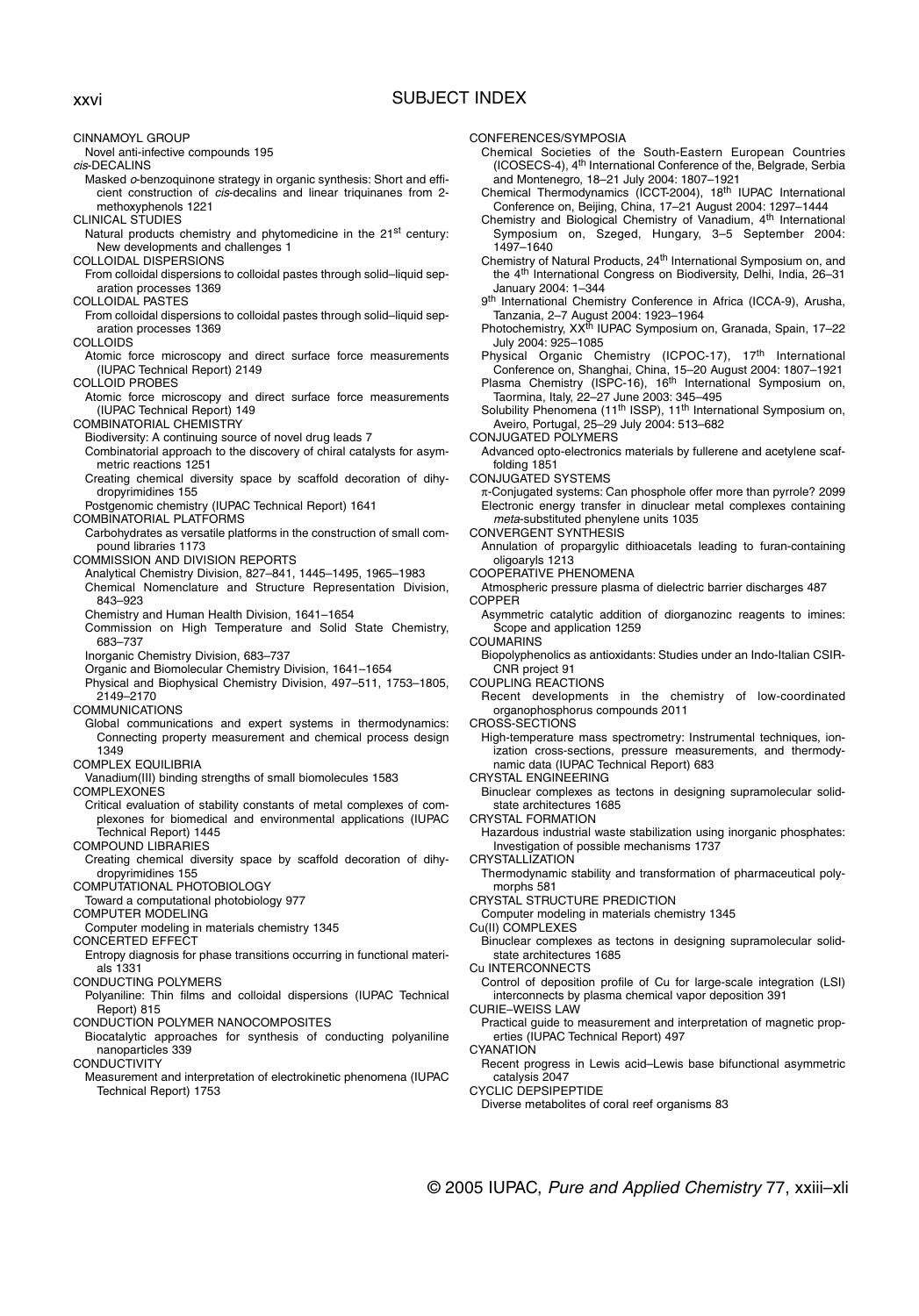## SUBJECT INDEX xxvii

CYCLIC OLEFIN COPOLYMERS

Chemical structure and physical properties of cyclic olefin copolymers (IUPAC Technical Report) 801

CYCLOADDITIONS

- Carbon-based materials: From fullerene nanostructures to functionalized carbon nanotubes 1675
- CYCLODEXTRINS
- Cyclodextrin-based catalysts and molecular reactors 1865
- CYCLOHEXANE EPOXIDES
- Unusual metabolites from some Tanzanian indigenous plant species 1943

CYCLOPHANES

- Annulation of propargylic dithioacetals leading to furan-containing oligoaryls 1213
- **CYCLOPROPANATION**
- Biomimetic and organocatalytic approaches to oxidation catalysis 1277
- CYCLOPROPANES
- From 3,3,4,4-tetraethoxybutyne to carbohydrate mimics 119 CYCLOPROPARENES
- Cycloproparenyl anions: From models to real systems 1835
- CYCLOPROPYLPHOSPHONATE ANALOGS OF NUCLEOTIDES Asymmetric cyclopropanation of chiral (1-phosphoryl)vinyl sulfoxides: A new approach to constrained analogs of biologically active com-
- pounds 2091 CYTOCHROME P450
- Biocatalytic production of flavors and fragrances 273
- **CYTOTOXIC**
- Synthesis of novel non-isoprenoid phenolic acids and 3-alkylpyridines 185
- **CYTOTOXICITY** Diverse metabolites of coral reef organisms 83
- **DATA**
- Global communications and expert systems in thermodynamics: Connecting property measurement and chemical process design 1349
- DATABANKS
- Modeling electrolyte solutions with the extended universal quasichemical (UNIQUAC) model 531
- DATABASES
	- Global communications and expert systems in thermodynamics: Connecting property measurement and chemical process design 1349
- DEACYLATION
- Biocatalytic routes toward pharmaceutically important precursors and novel polymeric systems 209
- DECALIN
- Development of methods suitable for natural product synthesis: The azadirachtin story 1115
- DEFERRIPRONE
- Vanadium(III) binding strengths of small biomolecules 1583

**DELACTONMYCIN** 

- Total synthesis and structural elucidation of natural products: (–)-Delactonmycin, (+)-plumerinine, and (–)-parvistemoamide 1153 DEOXYSTREPTAMINE
- Carbohydrates as versatile platforms in the construction of small compound libraries 1173

DEPENDENT DENSITY

- Carotenoid–chlorophyll complexes: Ready-to-harvest 925
- DEPOSITION PROFILE
- Control of deposition profile of Cu for large-scale integration (LSI) interconnects by plasma chemical vapor deposition 391
- DESYMMETRIZATION
- Noniterative approach to the total asymmetric synthesis of 15-carbon polyketides and analogs with high stereodiversity 131

DETERGENT ADDITIVE

- Production of a novel alkaline lipase by Fusarium globulosum using neem oil, and its applications 251
- DFT
- Synthetic and computational modeling of the vanadium-dependent haloperoxidases 1595
- DIABETES
	- Oral therapy of L-glutamic acid γ-monohydroxamate-vanadium (2:1) complex: Improvement of blood glucose profile in different types of diabetic rodents 1617

DIABETES MELLITUS

New developments of insulinomimetic dinuclear vanadyl(IV)–tartrate complexes 1629

DIABETIC RODENTS

- Oral therapy of L-glutamic acid γ-monohydroxamate-vanadium (2:1) complex: Improvement of blood glucose profile in different types of diabetic rodents 1617
- DIALKYLZINC
- Enantioselective addition of organozinc reagents to carbonyl compounds 2111
- DIANANE
- Biomimetic and organocatalytic approaches to oxidation catalysis 1277
- DIASTEREOCONTROL
- Synthesis of leucascandrolide A 1161
- DIASTEREOSELECTIVE REACTIONS
- Diastereoselective alkylation of cyclo-β-dipeptides en route to enantiopure β-amino acids 1235

DIASTEREOSELECTIVITY

- Use of furans in synthesis of bioactive compounds 139 DIELECTRIC BARRIER DISCHARGE
- Atmospheric pressure plasma of dielectric barrier discharges 487 DIELS–ALDER REACTIONS
- Masked o-benzoquinone strategy in organic synthesis: Short and efficient construction of cis-decalins and linear triquinanes from 2 methoxyphenols 1221
- **DIFFERENTIATION**
- Identification of target genes of microRNAs in retinoic acid-induced neuronal differentiation 313
- DIMETHYL CARBONATE
- Direct synthesis of N-methylurethanes from primary amines with dimethyl carbonate 1719
- DIN 38414 LEACHING METHOD
- Hazardous industrial waste stabilization using inorganic phosphates: Investigation of possible mechanisms 1737
- DINUCLEAR VANADYL–TARTRATE COMPLEX
- New developments of insulinomimetic dinuclear vanadyl(IV)–tartrate complexes 1629
- DIORGANOZINC
- Asymmetric catalytic addition of diorganozinc reagents to imines: Scope and application 1259
- DIPHOSPHATHIENOQUINONES
- Recent developments in the chemistry of low-coordinated organophosphorus compounds 2011
- **DIPHOSPHENES**
- Recent developments in the chemistry of low-coordinated organophosphorus compounds 2011
- DIPHOSPHINIDENECYCLOBUTENES
- Recent developments in the chemistry of low-coordinated organophosphorus compounds 2011
- DIPOLAR CYCLOADDITION
	- Application of the carbene cyclization–cycloaddition cascade in total synthesis 1183
- DIPOLAROPHILES

Synthetic methodology using tertiary phosphines as nucleophilic catalysts 1985

- DIPOLES
	- Multicomponent reactions based on nucleophilic carbenes and their applications in organic synthesis 1191
- DISK SPLAT
- Three-dimensional transition map of flattening behavior in the thermal spray process 429
- **DISPERSIONS**
- Polyaniline: Thin films and colloidal dispersions (IUPAC Technical Report) 815
- DISSOCIATIVE IONIZATION
- High-temperature mass spectrometry: Instrumental techniques, ionization cross-sections, pressure measurements, and thermodynamic data (IUPAC Technical Report) 683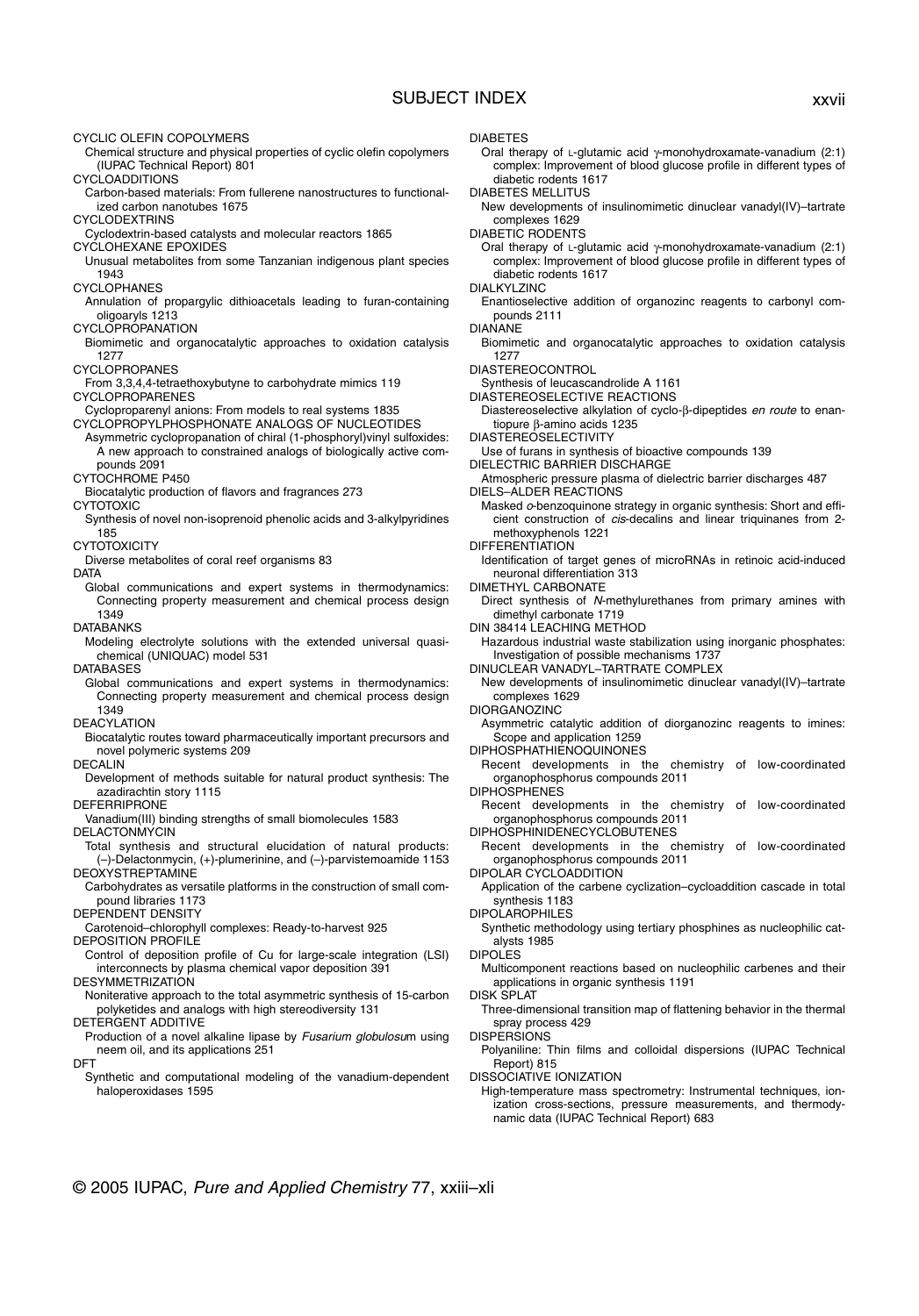## xxviii SUBJECT INDEX

DITHIOFORMATES

- Thiocarbonyl-based 1,3-dipolarophiles for the synthesis of C(2) unsubstituted penems 2033
- DNA
	- Photosensitized one-electron oxidation of DNA 963
	- Supramolecular assemblies with DNA (Special Topic Article) 2133
- UVB and UVA radiation-mediated damage to isolated and cellular DNA 947
- DNA DAMAGE
- Fluorescence sensor applications as detectors for DNA damage, free radical formation, and in microlithography 1009

Photosensitized one-electron oxidation of DNA 963

- DNA MTases
- Forced intercalation as a tool in gene diagnostics and in studying DNA–protein interactions 327
- DNA PHOTOSENSITIZATION
- Photosensitization by chiral drugs: Looking for stereodifferentiating photoprocesses in the presence of biomolecules 995
- DNA–PROTEIN INTERACTIONS
- Forced intercalation as a tool in gene diagnostics and in studying DNA–protein interactions 327
- DONOR–ACCEPTOR INTERACTIONS
- Advanced opto-electronics materials by fullerene and acetylene scaffolding 1851
- DOPPLER INSTABILITY
- Control of spiral instabilities in reaction–diffusion systems 1395 DRUG DELIVERY
- Indo-U.S. collaborative studies on biocatalytic generation of novel molecular architectures 201
- DRUG DELIVERY SYSTEMS
- Recent advances in plasma techniques for biomedical and drug engineering (Addendum) 667
- DRUG DEVELOPMENT/COSTS AND TIMEFRAMES
- International collaboration in drug discovery and development from natural sources 1923
- DRUG DISCOVERY
- International collaboration in drug discovery and development from natural sources 1923
- DRUG ENGINEERING
- Recent advances in plasma techniques for biomedical and drug engineering (Addendum) 667
- DUSTY PLASMA
- Complex (dusty) plasmas: Examples for applications and observation of magnetron-induced phenomena 415
- DYE-SENSITIZED SOLAR CELL
- Biocatalytic synthesis of novel electronic and photovoltaic materials 263
- DYNAMIC KINETIC RESOLUTION
- Biomimetic and organocatalytic approaches to oxidation catalysis 1277
- DYNAMIC RESIDUAL ABSORBANCE ANALYSIS
- Is the single transition-state model appropriate for the fundamental reactions of organic chemistry? 1823
- ELECTRICAL FIELD MEASUREMENT
- Plasma diagnostics by laser spectroscopic electric field measurement 345
- ELECTROCHEMISTRY
- Advanced opto-electronics materials by fullerene and acetylene scaffolding 1851
- Oxovanadium(IV)-sulfite compounds: Synthesis and structural and physical studies 1529
- ELECTROKINETICS
- Measurement and interpretation of electrokinetic phenomena (IUPAC Technical Report) 1753
- ELECTROLYTES
- Consistency issues of aqueous solubility data and solution thermodynamics of electrolytes 619
- Ion solvation in aqueous–organic mixtures 605
- Modeling electrolyte solutions with the extended universal quasichemical (UNIQUAC) model 531
- ELECTRONIC STRUCTURE METHODS
- Computer modeling in materials chemistry 1345
- ELECTRONIC TONGUE
- Nonspecific sensor arrays ("electronic tongue") for chemical analysis of liquids (IUPAC Technical Report) 1965
- ELECTRON TRANSFER
- Advanced opto-electronics materials by fullerene and acetylene scaffolding 1851
- **ELECTROPHILICITY**
- Kinetics of electrophile–nucleophile combinations: A general approach to polar organic reactivity 1807
- ELECTROPOLYMERIZATION
- π-Conjugated systems: Can phosphole offer more than pyrrole? 2099 EMERGENCE OF LIFE
- Stability in chemistry and biology: Life as a kinetic state of matter 1905 ENANTIOSELECTIVE HYDROLYSIS
- Gel-immobilized enzymes as promising biocatalysts: Results from Indo-Russian collaborative studies 227
- ENANTIOSELECTIVE MERCURIOCYCLIZATION
- Enantioselective iodocyclization and mercuriocyclization of γ-hydroxycis-alkenes 1269
- ENANTIOSELECTIVITY
	- Asymmetric catalytic addition of diorganozinc reagents to imines: Scope and application 1259
	- Diastereoselective alkylation of cyclo-β-dipeptides en route to enantiopure β-amino acids 1235
	- Dual enantioselective control by heterocycles of (S)-indoline derivatives 2053
	- Enantioselective addition of organozinc reagents to carbonyl compounds 2111
- Ring-closing metathesis: A facile construct for alkaloid synthesis 1207 ENCAPSULATION
- Self-assembled coordination cage as a molecular flask 1107
- ENDO-SELECTIVE INTRAMOLECULAR DIELS–ALDER
- Development of methods suitable for natural product synthesis: The azadirachtin story 1115
- ENERGY CONVERSION
- Bioinspired energy conversion 1001
- ENERGY TRANSFER
- Electronic energy transfer in dinuclear metal complexes containing meta-substituted phenylene units 1035
- From vinylsilanes to organic/inorganic hybrid materials 2083
- ENTROPY
	- Entropy diagnosis for phase transitions occurring in functional materials 1331
- ENTROPY DIAGNOSIS
- Entropy diagnosis for phase transitions occurring in functional materials 1331
- ENVIRONMENTAL
	- Chemical speciation of environmentally significant heavy metals with inorganic ligands. Part 1: The Hg<sup>2+</sup>-Cl<sup>-</sup>, OH<sup>-</sup>, CO<sub>3</sub><sup>2-</sup>, SO<sub>4</sub><sup>2-</sup>, and PO<sub>4</sub> 3– aqueous systems (IUPAC Technical Report) 739
- Critical evaluation of stability constants of metal complexes of complexones for biomedical and environmental applications (IUPAC Technical Report) 1445
- ENZYMATIC POLYMERIZATION
- Biocatalytic approaches for synthesis of conducting polyaniline nanoparticles 339
- ENZYME CATALYSIS
	- An alternative view of enzyme catalysis 1873
	- Plasmodium falciparum triosephosphate isomerase: New insights into an old enzyme 281
- ENZYME INHIBITORS
	- Economic drug discovery and rational medicinal chemistry for tropical diseases 1957
- ENZYME-MEDIATING PROTEIN ACETYLATION
- Acetoxy drug: protein transacetylase: A novel enzyme-mediating protein acetylation by polyphenolic peracetates 245
- **EPEREZOLID**
- Novel anti-infective compounds 195
- EPOTHILONE SYNTHESIS
- Approaches to the stereoselective total synthesis of biologically active natural products 103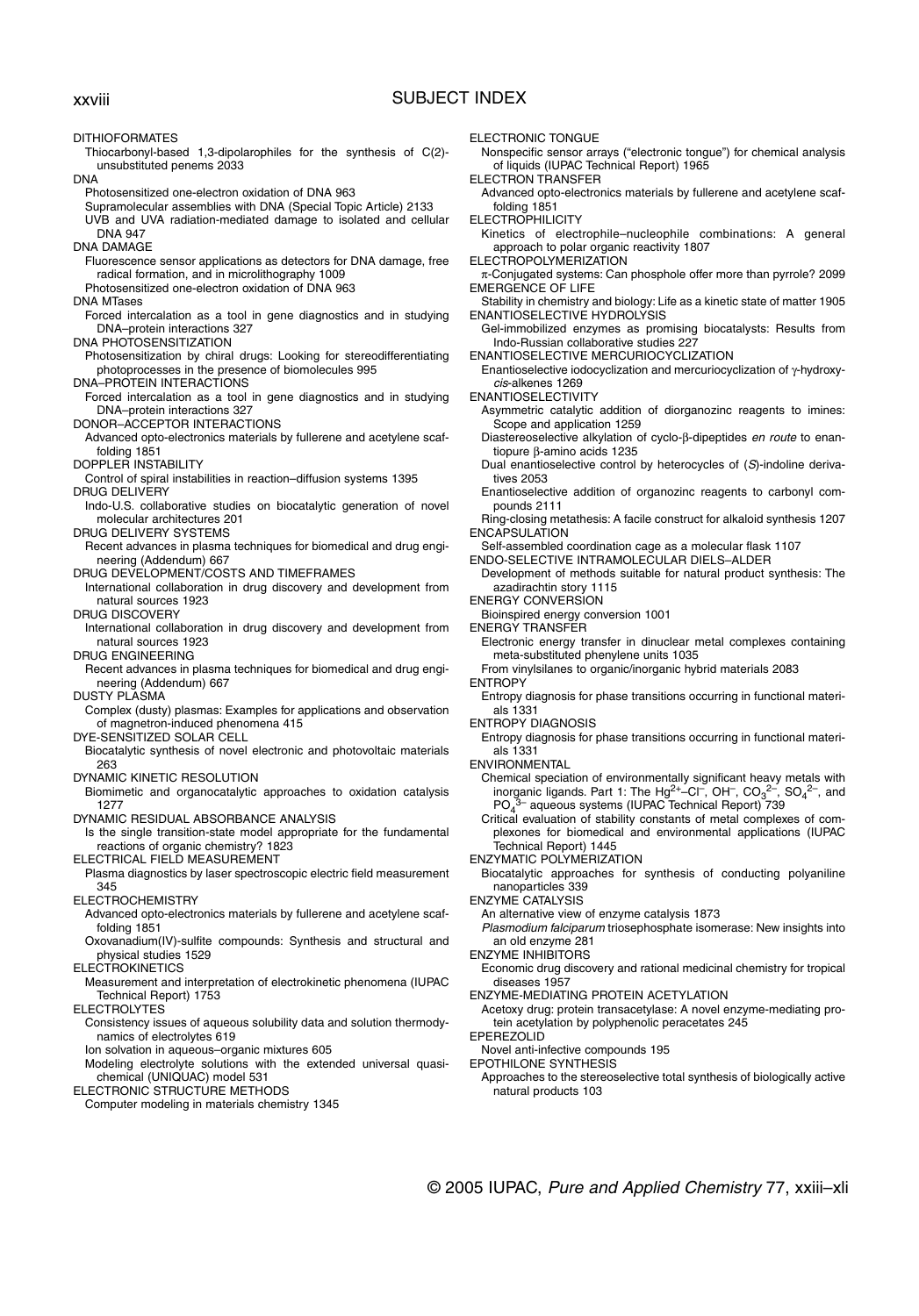## SUBJECT INDEX xxix

EPOXIDATION

- Artificial photosynthesis via two-electron conversion: Photochemical oxygenation sensitized by ruthenium porphyrins with water as both electron and oxygen atom donor 1019
- **EQUILIBRIA**
- Solutions in the "big laboratory": Toward a model for metals at the Earth's surface 643
- EUCOSCEPTRINE
- Biodiversity as a source of new pharmacophores: A new theory of memory. Part 3 75
- EVALUATION
- Global communications and expert systems in thermodynamics: Connecting property measurement and chemical process design 1349
- EVIDENCE-BASED PHYTOTHERAPY
- Natural products chemistry and phytomedicine in the 21<sup>st</sup> century: New developments and challenges 1 EXCESS ENTHALPIES
- The fascinating world of pure and mixed nonelectrolytes 1317
- EXPERIMENTAL
	- Solubilities in supercritical fluids 513
	- Solubility of amino acids, sugars, and proteins 559
- EXPERT SYSTEMS
- Global communications and expert systems in thermodynamics: Connecting property measurement and chemical process design 1349
- EXTENDED UNIQUAC
- Modeling electrolyte solutions with the extended universal quasichemical (UNIQUAC) model 531
- EXTENT OF REACTION DEPENDENCE OF KIE
- Is the single transition-state model appropriate for the fundamental reactions of organic chemistry? 1823
- FEEDBACK DEEXCITATION QUENCHING IN GREEN PLANTS Carotenoid–chlorophyll complexes: Ready-to-harvest 925
- FILTRATION
- From colloidal dispersions to colloidal pastes through solid–liquid sep-
- aration processes 1369

FLAME RETARDANTS

- Indo-U.S. collaborative studies on biocatalytic generation of novel molecular architectures 201
- FLATTENING
- Three-dimensional transition map of flattening behavior in the thermal spray process 429
- FLAVONOIDS
- New anti-invasive compounds: Results from the Indo-Belgian screening program 65
- Unusual metabolites from some Tanzanian indigenous plant species 1943
- **FLAVORS**
- Biocatalytic production of flavors and fragrances 273
- FLOW FIELD CHARACTERISTICS
- Laminar plasma jets: Generation, characterization, and applications for materials surface processing 373
- FLOW-INJECTION ANALYSIS
- Photodegradation of pesticides and application of bioanalytical methods for their detection 1727
- FLUORESCENCE
- Fluorescence sensor applications as detectors for DNA damage, free radical formation, and in microlithography 1009
- FLUORESCENT LAMP
- Spectroscopic and electrical study of rare-gas-based, hollow cathode luminescent discharges: Application to the lifetime and efficiency enhancement of mercury-free signs 463
- FLUORINATED LIQUIDS
- Gas–liquid interactions in solution 653
- FLUOROCARBON COATINGS
- Deposition mechanism of nanostructured thin films from tetrafluoroethylene glow discharges 399
- FOLDON
- Nuclear magnetic resonance as a quantitative tool to study interactions in biomacromolecules 1409
- FOUR-MEMBERED RINGS
	- Synthesis, structure, and chemistry of selenium-containing four-membered rings 2029
- **FREE RADICALS**
- Fluorescence sensor applications as detectors for DNA damage, free radical formation, and in microlithography 1009
- FULLERENES
- Advanced opto-electronics materials by fullerene and acetylene scaffolding 1851
- Carbon-based materials: From fullerene nanostructures to functionalized carbon nanotubes 1675
- Numbering of fullerenes (IUPAC Recommendations 2004) 843 FULLERENE-TETHERED OLIGOTHIOPHENES
- 
- Fullerene-tethered oligothiophenes as advanced molecular electronics materials 2003
- FUMAGILLIN
	- Syntheses of antiangiogenic or cytotoxic natural products: Fumagillin and bengacarboline 1139
- **FUMAGILLOL**
- Syntheses of antiangiogenic or cytotoxic natural products: Fumagillin and bengacarboline 1139
- FUNCTIONALITIES OF MATERIALS
- Entropy diagnosis for phase transitions occurring in functional materials 1331
- FUNCTIONAL THEORY
- Carotenoid–chlorophyll complexes: Ready-to-harvest 925
- FUNTIONALIZED NUCLEIC ACIDS
	- Novel nucleic acid architectures involving locked nucleic acid (LNA) and pyrene residues: Results from an Indo-Danish collaboration 319
- FURANS
	- Annulation of propargylic dithioacetals leading to furan-containing oligoaryls 1213
	- Use of furans in synthesis of bioactive compounds 139
- FURAN-3-BORONATES Use of furans in synthesis of bioactive compounds 139
- FURANMETHANOLS
- Use of furans in synthesis of bioactive compounds 139
- FUSARIUM GLOBULOSUM
- Production of a novel alkaline lipase by Fusarium globulosum using neem oil, and its applications 251
- FUSED AZETIDINES
	- Discovery of fused azetidines as novel selective  $α4β2$  neuronal nicotinic receptor (NNR) agonists 2041
- GAS
- Gas–liquid interactions in solution 653
- GAS-PHASE ACIDITY
- Cycloproparenyl anions: From models to real systems 1835
- GAS-PHASE DIAGNOSTICS
	- Deposition mechanism of nanostructured thin films from tetrafluoroethylene glow discharges 399
- GAS SOLUBILITY
	- Modification of the glass transitions of polymers by high-pressure gas solubility 593
- GEOCHEMICAL MODELING
- Solubility equilibria and geochemical modeling in the field of radioactive waste disposal 631
- **GEOCHEMISTRY** 
	- Solutions in the "big laboratory": Toward a model for metals at the Earth's surface 643
- **GLASS TRANSITION**
- Advanced experimental techniques in polymer thermodynamics 1297 Modification of the glass transitions of polymers by high-pressure gas solubility 593
- GLOW DISCHARGE
	- Spectroscopic and electrical study of rare-gas-based, hollow cathode luminescent discharges: Application to the lifetime and efficiency enhancement of mercury-free signs 463
- GLUCOSIDASE
- Biocatalytic production of flavors and fragrances 273 **GLUCOSIDES**
- Biocatalytic production of flavors and fragrances 273 GLUTATHIONE S-TRANSFERASE
- Acetoxy drug: protein transacetylase: A novel enzyme-mediating pro-
- tein acetylation by polyphenolic peracetates 245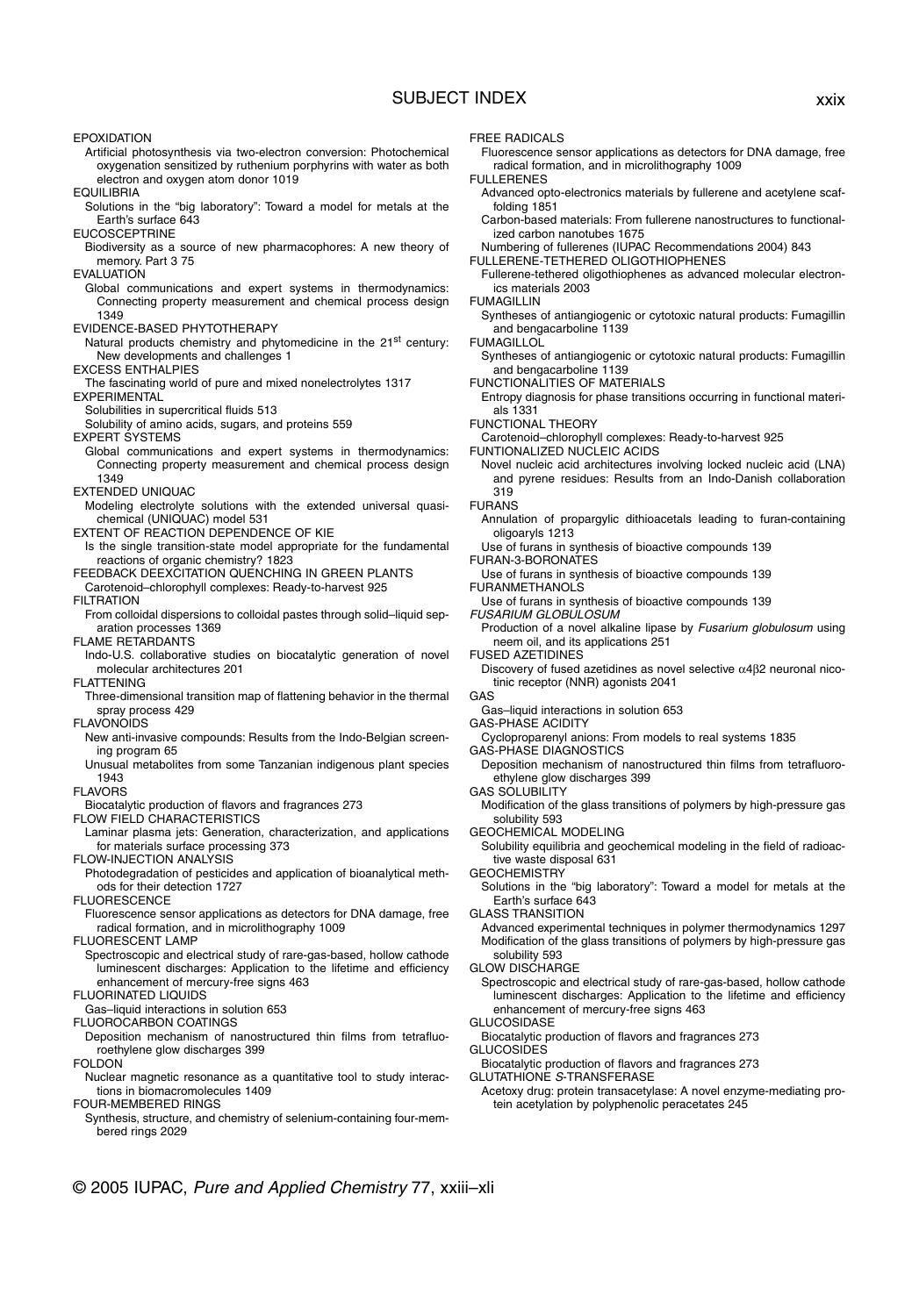## xxx SUBJECT INDEX

GREEN CHEMISTRY

- Direct synthesis of N-methylurethanes from primary amines with dimethyl carbonate 1719
- Solubilities and thermophysical properties of ionic liquids 543
- GREEN TEA POLYPHENOLS Bioantioxidants: From chemistry to biology 1887
- **GRISEOCHOLIN**
- Total synthesis of zincophorin 1131
- HACHIJODINE A AND E
- Synthesis of novel non-isoprenoid phenolic acids and 3-alkylpyridines 185
- HALOPEROXIDASES
	- Modeling the active site structures of vanadate-dependent peroxidases and vanadate-inhibited phosphatases 1607
- Synthetic and computational modeling of the vanadium-dependent haloperoxidases 1595
- HEAT CAPACITIES
- The fascinating world of pure and mixed nonelectrolytes 1317
- HEAT CAPACITY CALORIMETRY
- Entropy diagnosis for phase transitions occurring in functional materials 1331
- HEAVY METALS
- Chemical speciation of environmentally significant heavy metals with inorganic ligands. Part 1: The  $Hg^{2+}$ –Cl<sup>-</sup>, OH<sup>-</sup>, CO<sub>3</sub><sup>2-</sup>, SO<sub>4</sub><sup>2-</sup>, and PO<sub>4</sub><sup>3</sup> aqueous systems (IUPAC Technical Report) 739
- HELICAL NUMBERING PATHWAY
- Numbering of fullerenes (IUPAC Recommendations 2004) 843
- HEMATIN
- Biocatalytic synthesis of novel electronic and photovoltaic materials 263

HEPTANE DERIVATIVES

Unusual metabolites from some Tanzanian indigenous plant species 1943

HES1

Identification of target genes of microRNAs in retinoic acid-induced neuronal differentiation 313

**HETEROCYCLES** 

- Creating chemical diversity space by scaffold decoration of dihydropyrimidines 155
- Ring-closing metathesis: A facile construct for alkaloid synthesis 1207 HETERO-DIELS–ALDER REACTION
- Combinatorial approach to the discovery of chiral catalysts for asymmetric reactions 1251
- HFC-134A
- Modification of the glass transitions of polymers by high-pressure gas solubility 593
- HFC-152A
- Modification of the glass transitions of polymers by high-pressure gas solubility 593
- HIGH FREQUENCY
- Three-dimensional modeling of inductively coupled plasma torches 359

HIGH PRESSURE

- Advanced experimental techniques in polymer thermodynamics 1297 HIGH TEMPERATURE
- High-temperature mass spectrometry: Instrumental techniques, ionization cross-sections, pressure measurements, and thermodynamic data (IUPAC Technical Report) 683

HIGH-TEMPERATURE MASS SPECTROMETRY

- High-temperature mass spectrometry: Instrumental techniques, ionization cross-sections, pressure measurements, and thermodynamic data (IUPAC Technical Report) 683
- HOLE TRANSFER IN DNA
- Photosensitized one-electron oxidation of DNA 963

HOMOALLYLIC ALCOHOLS

- General and practical approach to the syntheses of linear homoallylic alcohols 1199
- HOMOGENEOUS CATALYSIS
	- New catalytic methods for the synthesis of selectively substituted aromatics through palladacycles 1243
- Transition-metal-catalyzed reactions of carbon-heteroatom bond formation by substitution and addition processes 2021

HOMO–LUMO GAP

π-Conjugated systems: Can phosphole offer more than pyrrole? 2099

HORSE RADISH PEROXIDASE (HRP)

Biocatalytic synthesis of novel electronic and photovoltaic materials 263

HUMAN SERUM ALBUMIN

Photosensitization by chiral drugs: Looking for stereodifferentiating photoprocesses in the presence of biomolecules 995

HYDROGEN BONDS

Nuclear magnetic resonance as a quantitative tool to study interactions in biomacromolecules 1409

HYDROGEN PEROXIDE

Sustainable vanadium(V)-catalyzed oxybromination of styrene: Twophase system versus ionic liquids 1575

HYDROSILYLATION

Synthesis of leucascandrolide A 1161

HYDROXYFURANACETAL

- Development of methods suitable for natural product synthesis: The azadirachtin story 1115
- HYDROXYPYRANONES

Use of furans in synthesis of bioactive compounds 139

- HYDROXYSULFONAMIDES
- Enantioselective addition of organozinc reagents to carbonyl compounds 2111

ICAM-1

- Biopolyphenolics as antioxidants: Studies under an Indo-Italian CSIR-CNR project 91
- ICAM-1 INHIBITION

Investigations toward new lead compounds from medicinally important plants 25

IMMOBILIZED CHYMOTRYPSIN

Gel-immobilized enzymes as promising biocatalysts: Results from Indo-Russian collaborative studies 227

- IMMOBILIZED LIPASE
- Gel-immobilized enzymes as promising biocatalysts: Results from Indo-Russian collaborative studies 227

INDOLES

Unusual metabolites from some Tanzanian indigenous plant species 1943

INDOLIZIDINES

Carbohydrates as versatile platforms in the construction of small compound libraries 1173

INORGANIC PHOSPHATES

Hazardous industrial waste stabilization using inorganic phosphates: Investigation of possible mechanisms 1737

- INORGANIC POLYMERS
- Metal-catalyzed routes to rings, chains, and macromolecules based on inorganic elements 1991
- INSULIN-ENHANCING

Fifteen years of dancing with vanadium 1497

- INSULIN MIMETIC COMPLEX
- Vanadium(III) binding strengths of small biomolecules 1583
- INSULINOMIMETIC ACTIVITY
- New developments of insulinomimetic dinuclear vanadyl(IV)–tartrate complexes 1629

INSULINOMIMETIC AGENTS

Oral therapy of L-glutamic acid γ-monohydroxamate-vanadium (2:1) complex: Improvement of blood glucose profile in different types of diabetic rodents 1617

INTERATOMIC POTENTIALS

Computer modeling in materials chemistry 1345

INTERFACE STRUCTURES

Computer modeling in materials chemistry 1345

INTERNATIONAL COLLABORATION

Biodiversity: A continuing source of novel drug leads 7 International collaboration in drug discovery and development from

© 2005 IUPAC, Pure and Applied Chemistry 77, xxiii–xli

natural sources 1923

Novel anti-infective compounds 195

INTERSTRAND COMMUNICATION

Novel nucleic acid architectures involving locked nucleic acid (LNA) and pyrene residues: Results from an Indo-Danish collaboration 319

INVASION New anti-invasive compounds: Results from the Indo-Belgian screen-

ing program 65 IN VITRO MIC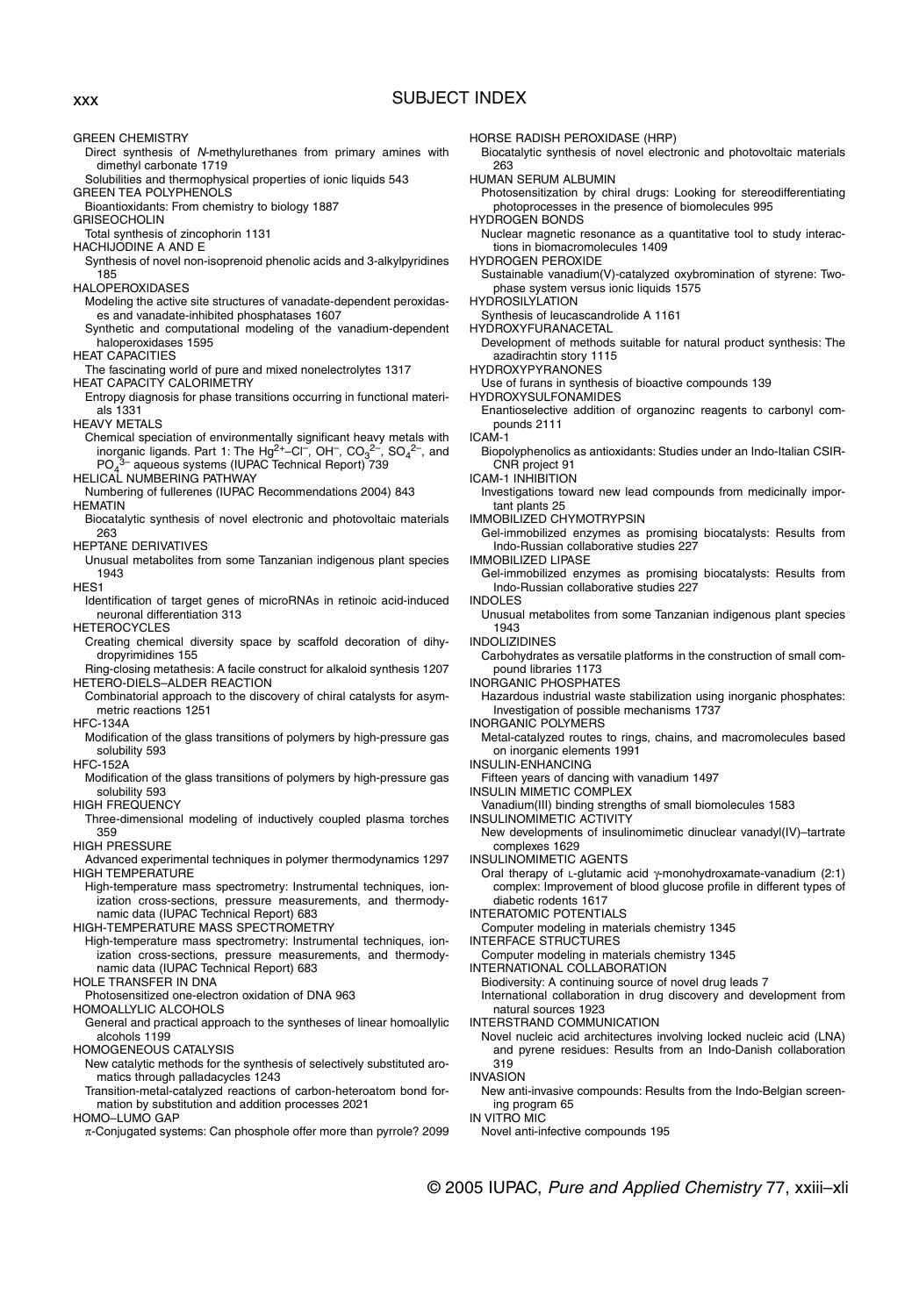## SUBJECT INDEX xxxi

IONIC LIQUIDS

Gas–liquid interactions in solution 653

Solubilities and thermophysical properties of ionic liquids 543

Sustainable vanadium(V)-catalyzed oxybromination of styrene: Twophase system versus ionic liquids 1575

**IONIZATION** 

High-temperature mass spectrometry: Instrumental techniques, ionization cross-sections, pressure measurements, and thermodynamic data (IUPAC Technical Report) 683

IONIZATION CROSS-SECTIONS

High-temperature mass spectrometry: Instrumental techniques, ionization cross-sections, pressure measurements, and thermodynamic data (IUPAC Technical Report) 683

### IONOPHORES

### Total synthesis of zincophorin 1131

IONS

- Ion solvation in aqueous–organic mixtures 605
- IRIS GERMANICA Biodiversity as a source of new pharmacophores: A new theory of
- memory. Part 3 75

ISOCYANIDES

Multicomponent reactions based on nucleophilic carbenes and their applications in organic synthesis 1191

IUPAC ANALYTICAL CHEMISTRY DIVISION

- Chemical speciation of environmentally significant heavy metals with inorganic ligands. Part 1: The Hg<sup>2+</sup>-Cl<sup>-</sup>, OH<sup>-</sup>, CO<sub>3</sub><sup>2-</sup> <sup>2–</sup>, SO<sub>4</sub><sup>2–</sup>, and  $PO<sub>4</sub>$ <sup>3-</sup> aqueous systems (IUPAC Technical Report) 739
- Nonspecific sensor arrays ("electronic tongue") for chemical analysis of liquids (IUPAC Technical Report) 1965
- Terminology in soil sampling (IUPAC Recommendations 2005) 827
- Critical evaluation of stability constants of metal complexes of complexones for biomedical and environmental applications (IUPAC Technical Report) 1445
- IUPAC CHEMICAL NOMENCLATURE AND STRUCTURE REPRESENTATION DIVISION

- Numbering of fullerenes (IUPAC Recommendations 2004) 843 IUPAC CHEMISTRY AND HUMAN HEALTH DIVISION
- Postgenomic chemistry (IUPAC Technical Report) 1641

IUPAC INORGANIC CHEMISTRY DIVISION

- High-temperature mass spectrometry: Instrumental techniques, ionization cross-sections, pressure measurements, and thermodynamic data (IUPAC Technical Report) 683
- IUPAC ORGANIC AND BIOMOLECULAR CHEMISTRY DIVISION Postgenomic chemistry (IUPAC Technical Report) 1641
- IUPAC PHYSICAL AND BIOPHYSICAL CHEMISTRY DIVISION
- Atomic force microscopy and direct surface force measurements (IUPAC Technical Report) 2149
- Measurement and interpretation of electrokinetic phenomena (IUPAC Technical Report) 1753
- Practical guide to measurement and interpretation of magnetic properties (IUPAC Technical Report) 497

IUPAC POLYMER DIVISION

- Chemical structure and physical properties of cyclic olefin copolymers (IUPAC Technical Report) 801
- Polyaniline: Thin films and colloidal dispersions (IUPAC Technical Report) 815

α-KETOAMIDES

- Dual enantioselective control by heterocycles of (S)-indoline derivatives 2053
- **KFTOIMINES**

Recent progress in Lewis acid–Lewis base bifunctional asymmetric catalysis 2047

**KINETICS** 

- Fifteen years of dancing with vanadium 1497
- Kinetics of electrophile–nucleophile combinations: A general approach to polar organic reactivity 1807
- KINETIC STABILITY
- Stability in chemistry and biology: Life as a kinetic state of matter 1905 KINETIC STATE OF MATTER
- Stability in chemistry and biology: Life as a kinetic state of matter 1905 β-LACTAMS

New reactions of functionalized β-lactams 2061

Thiocarbonyl-based 1,3-dipolarophiles for the synthesis of C(2)-unsubstituted penems 2033

LAMINAR PLASMA JET

Laminar plasma jets: Generation, characterization, and applications for materials surface processing 373

LANTHANIDE COMPLEXES

Binuclear complexes as tectons in designing supramolecular solidstate architectures 1685

LANTHANIDE IONS

- Lanthanide complexes of macrocyclic derivatives useful for medical applications 569
- LAPONITE PARTICLES

From colloidal dispersions to colloidal pastes through solid–liquid separation processes 1369

LASER SPECTROSCOPY

Plasma diagnostics by laser spectroscopic electric field measurement 345

- LASONOLIDE A
- Oxacycle synthesis via radical cyclization of β-alkoxyacrylates 2073 LATITUDE
- Thermodynamic law for adaptation of plants to environmental temperatures 1425

LAYERED

- Synthesis and single-crystal structure analysis of a new layered zinc phosphate 1707
- LEUCASCANDROLIDE
- Synthesis of leucascandrolide A 1161

LEUCOSCEPTRUM CANNUM

Biodiversity as a source of new pharmacophores: A new theory of memory. Part 3 75

LEVOFLOXACIN

Photosensitization by chiral drugs: Looking for stereodifferentiating photoprocesses in the presence of biomolecules 995

LEWIS ACID–LEWIS BASE ADDUCTS

Metal-catalyzed routes to rings, chains, and macromolecules based on inorganic elements 1991

LIGANDS

Chemical speciation of environmentally significant heavy metals with inorganic ligands. Part 1: The Hg<sup>2+</sup>-Cl<sup>-</sup>, OH<sup>-</sup>, CO<sub>3</sub><sup>2-</sup>, SO<sub>4</sub><sup>2-</sup>, and PO. <sup>3-</sup> aqueous systems (IUPAC Technical Report) 739

LIGHT HARVESTING

- Carotenoid–chlorophyll complexes: Ready-to-harvest 925
- From vinylsilanes to organic/inorganic hybrid materials 2083 LIGHT-POWERED MOLECULAR MACHINES
- Rotaxane-based molecular machines operated by photoinduced electron transfer 1051
- LIGNANS
	- Investigations toward new lead compounds from medicinally important plants 25
- LINEAR FREE ENERGY RELATIONSHIPS
	- Kinetics of electrophile–nucleophile combinations: A general approach to polar organic reactivity 1807
- LINEZOLID
- Novel anti-infective compounds 195
- LIPASE
	- Biocatalytic production of flavors and fragrances 273
- Biocatalytic routes toward pharmaceutically important precursors and novel polymeric systems 209
- Indo-U.S. collaborative studies on biocatalytic generation of novel molecular architectures 201
- Selective transacylation reactions on 4-aryl-3,4-dihydropyrimidin-2 ones and nucleosides mediated by novel lipases 237

LIPASE-CATALYZED ACETYLATION

- Noniterative approach to the total asymmetric synthesis of 15-carbon polyketides and analogs with high stereodiversity 131
- LIPASE PRODUCTION
- Production of a novel alkaline lipase by Fusarium globulosum using neem oil, and its applications 251
- LIPID PEROXIDATION
- Biopolyphenolics as antioxidants: Studies under an Indo-Italian CSIR-CNR project 91

LIQUIDS

- The fascinating world of pure and mixed nonelectrolytes 1317 LIQUID–LIQUID EQUILIBRIA
- Solubilities and thermophysical properties of ionic liquids 543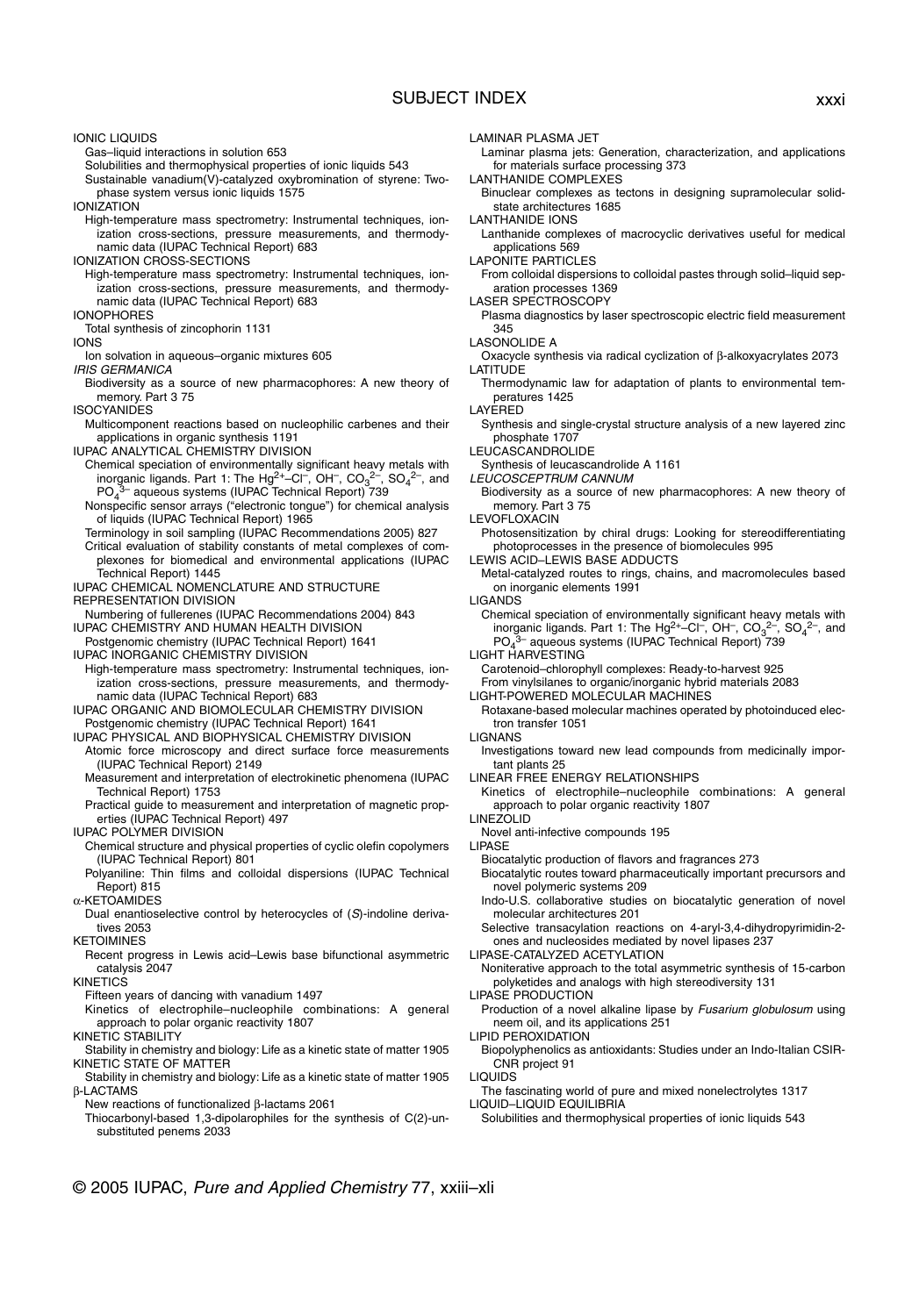## xxxii SUBJECT INDEX

LITHOGRAPHY Fluorescence sensor applications as detectors for DNA damage, free radical formation, and in microlithography 1009 LOCKED NUCLEIC ACID (LNA) Novel nucleic acid architectures involving locked nucleic acid (LNA) and pyrene residues: Results from an Indo-Danish collaboration 319 LONG-CHAIN ESTERS AND AMIDES Investigations toward new lead compounds from medicinally important plants 25 LONG-CHAIN POLYKETIDES Noniterative approach to the total asymmetric synthesis of 15-carbon polyketides and analogs with high stereodiversity 131 LONG-WAVELENGTH INSTABILITY Control of spiral instabilities in reaction–diffusion systems 1395 LOOP DYNAMICS Plasmodium falciparum triosephosphate isomerase: New insights into an old enzyme 281 LOW-DIMENSIONAL Synthesis and single-crystal structure analysis of a new layered zinc phosphate 1707 LOW-VALENT VANADIUM Selective synthetic methods using vanadium-mediated redox reactions 1539 LUMINESCENCE Electronic energy transfer in dinuclear metal complexes containing meta-substituted phenylene units 1035 LUMINESCENT PARTICLES Complex (dusty) plasmas: Examples for applications and observation of magnetron-induced phenomena 415 MACROLACTOLIZATION Synthesis of leucascandrolide A 1161 MAGNETIC PROPERTIES Practical guide to measurement and interpretation of magnetic properties (IUPAC Technical Report) 497 MAGNETOCHEMISTRY Practical guide to measurement and interpretation of magnetic properties (IUPAC Technical Report) 497 MAGNETRON SPUTTERING Complex (dusty) plasmas: Examples for applications and observation of magnetron-induced phenomena 415 MALARIA Economic drug discovery and rational medicinal chemistry for tropical diseases 1957 Photooxygenation in polymer matrices: En route to highly active antimalarial peroxides 1059 Plasmodium falciparum triosephosphate isomerase: New insights into an old enzyme 281 MALTOL Vanadium(III) binding strengths of small biomolecules 1583 3D MAP Three-dimensional transition map of flattening behavior in the thermal spray process 429 MARINE ORGANISMS Biodiversity: A continuing source of novel drug leads 7 MASS SPECTROMETRY High-temperature mass spectrometry: Instrumental techniques, ionization cross-sections, pressure measurements, and thermodynamic data (IUPAC Technical Report) 683 MATERIALS CHEMISTRY Computer modeling in materials chemistry 1345 MECHANICAL BOND From a Meccano set to nano meccano 1089 MECHANISMS Hazardous industrial waste stabilization using inorganic phosphates: Investigation of possible mechanisms 1737 MECHANISM ANALYSIS Is the single transition-state model appropriate for the fundamental reactions of organic chemistry? 1823 MECHANISM OF ENERGY TRANSFER Carotenoid–chlorophyll complexes: Ready-to-harvest 925 MECHANISM PROBES Is the single transition-state model appropriate for the fundamental reactions of organic chemistry? 1823 MEDICINAL CHEMISTRY Economic drug discovery and rational medicinal chemistry for tropical diseases 1957 MEDICINAL PLANTS Biological activity from indigenous medicinal plants of Mauritius 41 Investigations toward new lead compounds from medicinally important plants 25 MEMORY EFFECTS Atmospheric pressure plasma of dielectric barrier discharges 487 MERCURY-FREE LAMP Spectroscopic and electrical study of rare-gas-based, hollow cathode luminescent discharges: Application to the lifetime and efficiency enhancement of mercury-free signs 463 METAL CARBOXYLATES Chemical design of materials: A case study of inorganic open-framework materials 1655 METAL COMPLEXES Critical evaluation of stability constants of metal complexes of complexones for biomedical and environmental applications (IUPAC Technical Report) 1445 Lanthanide complexes of macrocyclic derivatives useful for medical applications 569 Synthesis, structure, and chemistry of selenium-containing four-membered rings 2029 METAL-MEDIATED ALLYLATION General and practical approach to the syntheses of linear homoallylic alcohols 1199 METAL PHOSPHATES Chemical design of materials: A case study of inorganic open-framework materials 1655 METAL SQUARATES Chemical design of materials: A case study of inorganic open-framework materials 1655 METAL SURFACE HEATING Laminar plasma jets: Generation, characterization, and applications for materials surface processing 373 METHYLPHOSPHONATE DERIVATIVES Lanthanide complexes of macrocyclic derivatives useful for medical applications 569 2,2'-METHYLENEDIFURAN Noniterative approach to the total asymmetric synthesis of 15-carbon polyketides and analogs with high stereodiversity 131 METHYL VINYL KETONE Chiral phosphine Lewis bases in catalytic, asymmetric aza-Morita–Baylis–Hillman reaction 2105 **MICROBES** Biodiversity: A continuing source of novel drug leads 7 MICROCRYSTALLINE SILICON Exploration of the deposition limits of microcrystalline silicon 379 microRNA Identification of target genes of microRNAs in retinoic acid-induced neuronal differentiation 313 MICROWAVE DISCHARGES Plasma diagnostics by laser spectroscopic electric field measurement 345 MINERALS Solutions in the "big laboratory": Toward a model for metals at the Earth's surface 643 MIXTURES The fascinating world of pure and mixed nonelectrolytes 1317 MODELING Consistency issues of aqueous solubility data and solution thermodynamics of electrolytes 619 Solubility of amino acids, sugars, and proteins 559 Solutions in the "big laboratory": Toward a model for metals at the Earth's surface 643 MOLECULAR AND BIOLOGIAL ASSAYS Natural products chemistry and phytomedicine in the 21<sup>st</sup> century: New developments and challenges 1 MOLECULAR BASIS OF MEMORY Biodiversity as a source of new pharmacophores: A new theory of memory. Part 3 75 MOLECULAR DIVERSITY Biodiversity: A continuing source of novel drug leads 7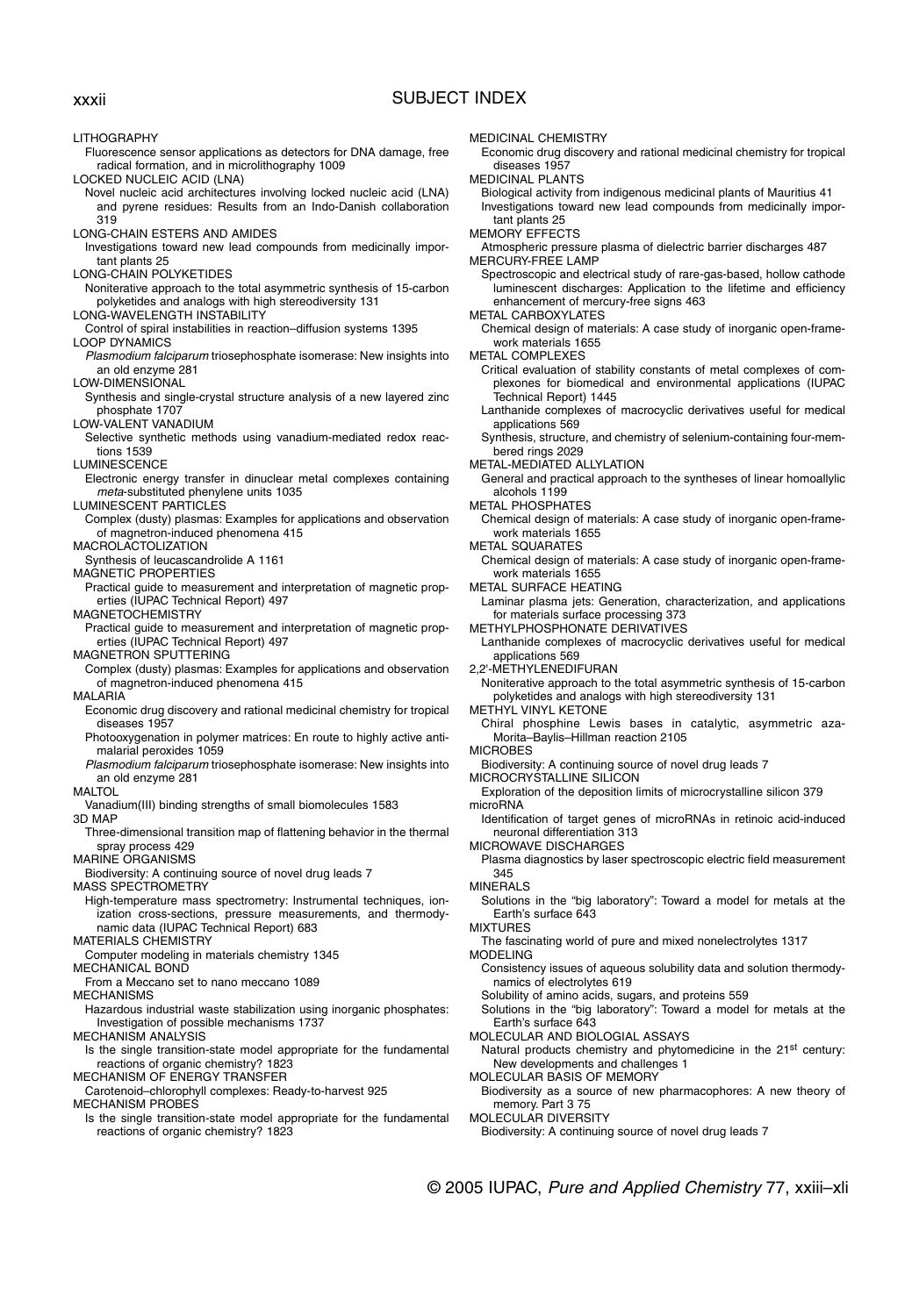## SUBJECT INDEX xxxiii

MOLECULAR ELECTRONICS From a Meccano set to nano meccano 1089 Fullerene-tethered oligothiophenes as advanced molecular electronics materials 2003 MOLECULAR MACHINES From a Meccano set to nano meccano 1089 Rotaxane-based molecular machines operated by photoinduced electron transfer 1051 MOLECULAR MAGNETISM Binuclear complexes as tectons in designing supramolecular solidstate architectures 1685 MOLECULAR MECHANISMS Toward a computational photobiology 977 MOLECULAR MODELING Novel anti-infective compounds 195 MOLECULAR MOTORS Rotaxane-based molecular machines operated by photoinduced electron transfer 1051 MOLECULAR REACTORS Cyclodextrin-based catalysts and molecular reactors 1865 MOLECULAR RECOGNITION From a Meccano set to nano meccano 1089 MOLECULAR SIMULATION Gas–liquid interactions in solution 653 MOLLUSCICIDAL Synthesis of novel non-isoprenoid phenolic acids and 3-alkylpyridines 185 MONOPHOSPHORAMIDITES New chiral phosphorus ligands with spirobiindane backbone for the asymmetric hydrogenations 2121 MULTICOMPONENT REACTIONS Multicomponent reactions based on nucleophilic carbenes and their applications in organic synthesis 1191 New catalytic methods for the synthesis of selectively substituted aromatics through palladacycles 1243 MULTIDISCIPLINARY COLLABORATION International collaboration in drug discovery and development from natural sources 1923 MULTITARGET THERAPY Natural products chemistry and phytomedicine in the 21<sup>st</sup> century: New developments and challenges 1 NANOSCALE Rotaxane-based molecular machines operated by photoinduced electron transfer 1051 NANOSPHERES Indo-U.S. collaborative studies on biocatalytic generation of novel molecular architectures 201 **NANOSTRUCTURES** Carbon-based materials: From fullerene nanostructures to functionalized carbon nanotubes 1675 Deposition mechanism of nanostructured thin films from tetrafluoroethylene glow discharges 399 NANOSTRUCTURED COATINGS Diagnostics for advanced materials processing by plasma spraying 443 NANOTECHNOLOGY Carbon-based materials: From fullerene nanostructures to functionalized carbon nanotubes 1675 4-(2-NAPHTHYL)BISOXAZOLINE Enantioselective iodocyclization and mercuriocyclization of γ-hydroxycis-alkenes 1269 NATURAL PRODUCTS Economic drug discovery and rational medicinal chemistry for tropical diseases 1957 Synthesis of leucascandrolide A 1161 Total synthesis and structural elucidation of natural products: (–)-Delactonmycin, (+)-plumerinine, and (–)-parvistemoamide 1153 NATURAL PRODUCT SYNTHESIS

Development of methods suitable for natural product synthesis: The azadirachtin story 1115

NATURAL SELECTION

Stability in chemistry and biology: Life as a kinetic state of matter 1905

NEAMINE

Carbohydrates as versatile platforms in the construction of small compound libraries 1173

NEEM OIL

Production of a novel alkaline lipase by Fusarium globulosum using neem oil, and its applications 251

NEOLIGNANS

Investigations toward new lead compounds from medicinally important plants 25

NEURONS

Identification of target genes of microRNAs in retinoic acid-induced neuronal differentiation 313

NEURONAL NICOTINIC RECEPTORS

Discovery of fused azetidines as novel selective  $α4β2$  neuronal nicotinic receptor (NNR) agonists 2041

NITRIC OXIDE SYNTHASE

Acetoxy drug: protein transacetylase: A novel enzyme-mediating protein acetylation by polyphenolic peracetates 245

**NITROGEN** 

Modification of the glass transitions of polymers by high-pressure gas solubility 593

N-METHYLAMINES

Direct synthesis of N-methylurethanes from primary amines with dimethyl carbonate 1719

NMR

Electrostatic cross-modulation of the pseudoaromatic character in single-stranded RNA by nearest-neighbor interactions 291 13C NMR

Chemical structure and physical properties of cyclic olefin copolymers (IUPAC Technical Report) 801

NNR AGONISTS

Discovery of fused azetidines as novel selective  $\alpha$ 4 $\beta$ 2 neuronal nicotinic receptor (NNR) agonists 2041

NNR-BASED ANALGESICS

Discovery of fused azetidines as novel selective α4β2 neuronal nicotinic receptor (NNR) agonists 2041

NOMENCLATURE

Numbering of Fullerenes (IUPAC Recommendations 2004) 843 NONCOVALENT INTERACTIONS

From a Meccano set to nano meccano 1089

NON-ISOPRENIOD PHENOLIC ACIDS

Synthesis of novel non-isoprenoid phenolic acids and 3-alkylpyridines 185

NON-STEADY-STATE KINETICS

Is the single transition-state model appropriate for the fundamental reactions of organic chemistry? 1823

NORBORNENE

New catalytic methods for the synthesis of selectively substituted aromatics through palladacycles 1243

NOVEL ANTIBACTERIALS Novel anti-infective compounds 195

NOVOZYME-435

Biocatalytic synthesis of novel electronic and photovoltaic materials

263 Selective transacylation reactions on 4-aryl-3,4-dihydropyrimidin-2-

ones and nucleosides mediated by novel lipases 237 NOZAKI–HIYAMA–KISHI COUPLING

Biomimetic and organocatalytic approaches to oxidation catalysis 1277

### N-SULFONATED IMINES

Chiral phosphine Lewis bases in catalytic, asymmetric aza-Morita–Baylis–Hillman reaction 2105

NUCLEATION

Thermodynamic stability and transformation of pharmaceutical polymorphs 581

NUCLEIC ACID TRANSPORT

Supramolecular assemblies with DNA (Special Topic Article) 2133 NUCLEOPHILIC CATALYSTS

Synthetic methodology using tertiary phosphines as nucleophilic catalysts 1985

NUCLEOPHILICITY

Kinetics of electrophile–nucleophile combinations: A general approach to polar organic reactivity 1807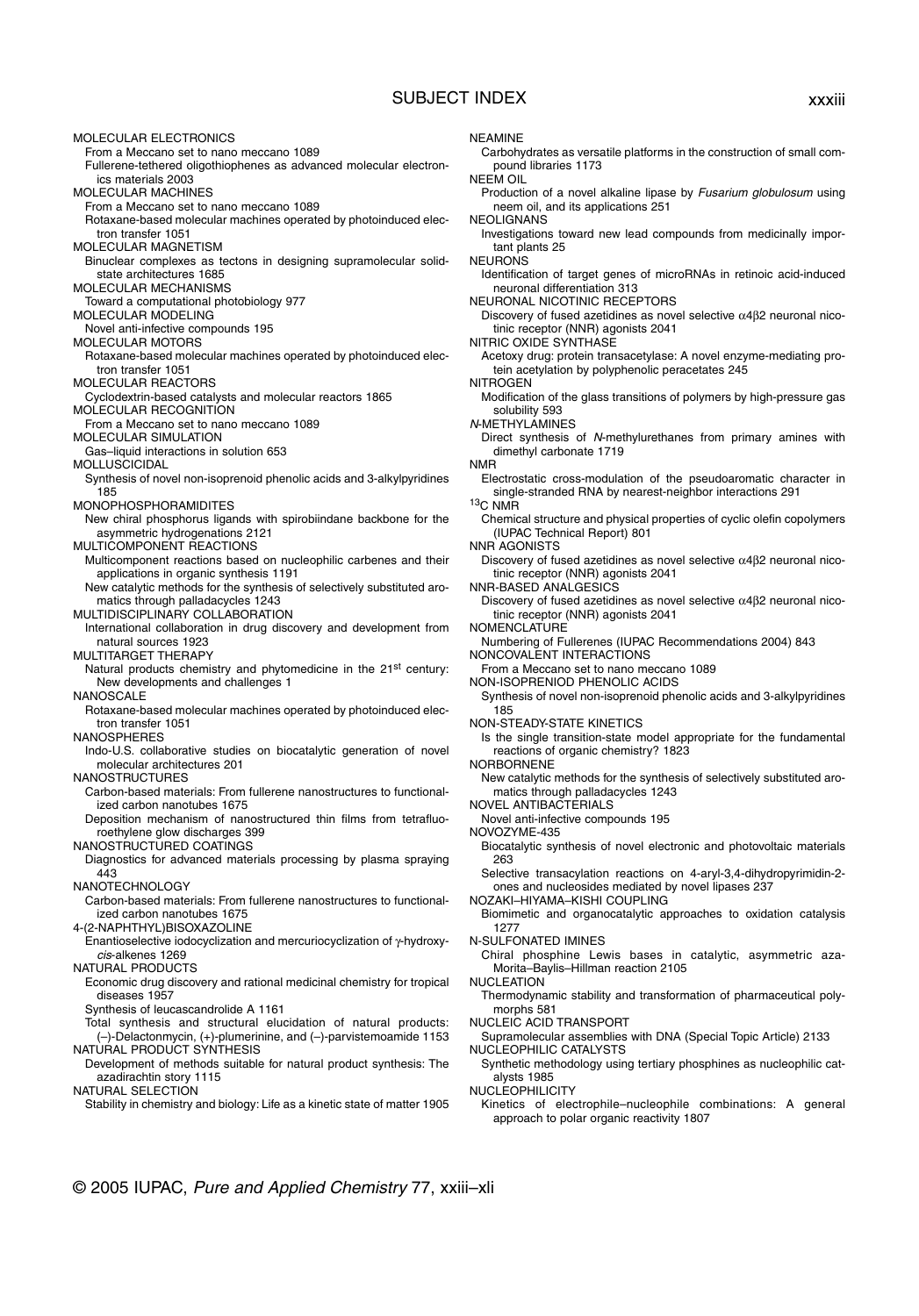## xxxiv SUBJECT INDEX

NUCLEOSIDES Supramolecular assemblies with DNA (Special Topic Article) 2133 NUCLEOSIDE-BASED LIPIDS Supramolecular assemblies with DNA (Special Topic Article) 2133 NUCLEOTIDES Selective transacylation reactions on 4-aryl-3,4-dihydropyrimidin-2 ones and nucleosides mediated by novel lipases 237 NUMBERING Numbering of fullerenes (IUPAC Recommendations 2004) 843 NUMERICAL SIMULATION From colloidal dispersions to colloidal pastes through solid–liquid separation processes 1369 O-BENZOQUINONES Masked o-benzoquinone strategy in organic synthesis: Short and efficient construction of cis-decalins and linear triquinanes from 2 methoxyphenols 1221 **OFLOXACIN** Photosensitization by chiral drugs: Looking for stereodifferentiating photoprocesses in the presence of biomolecules 995 OLIGOARYLS Annulation of propargylic dithioacetals leading to furan-containing oligoaryls 1213 **OLIGOTHIOPHENES** Fullerene-tethered oligothiophenes as advanced molecular electronics materials 2003 ONE-ELECTRON OXIDATION Photosensitized one-electron oxidation of DNA 963 OPEN FRAMEWORK Synthesis and single-crystal structure analysis of a new layered zinc phosphate 1707 OPEN-FRAMEWORK CARBOXYLATES Chemical design of materials: A case study of inorganic open-framework materials 1655 OPEN-FRAMEWORK PHOSPHATES Chemical design of materials: A case study of inorganic open-framework materials 1655 OPEN-FRAMEWORK SELENATES Chemical design of materials: A case study of inorganic open-framework materials 1655 OPEN-FRAMEWORK SULFATES Chemical design of materials: A case study of inorganic open-framework materials 1655 OPTICALLY ACTIVE New developments of insulinomimetic dinuclear vanadyl(IV)–tartrate complexes 1629 OPTICAL SENSORS Diagnostics for advanced materials processing by plasma spraying 443 OPTOELECTRONIC APPLICATIONS Annulation of propargylic dithioacetals leading to furan-containing oligoaryls 1213 **OPTOELECTRONICS** π-Conjugated systems: Can phosphole offer more than pyrrole? 2099 ORBITAL STEERING An alternative view of enzyme catalysis 1873 ORGANOBISMUTH Approaches to the stereoselective total synthesis of biologically active natural products 103 **ORGANOCATALYSIS** Biomimetic and organocatalytic approaches to oxidation catalysis 1277 ORGANOPHOSPHORUS Recent developments in the chemistry of low-coordinated organophosphorus compounds 2011 ORGANOSTANNANE Approaches to the stereoselective total synthesis of biologically active natural products 103 ORGANOZINC REAGENTS Enantioselective addition of organozinc reagents to carbonyl compounds 2111 OSMIUM COMPLEXES Electronic energy transfer in dinuclear metal complexes containing meta-substituted phenylene units 1035 OSMOTIC PRESSURE aration processes 1369 **OXAZOLIDINONES** Novel anti-infective compounds 195 **OXIDATION** tions 1539 OXIDATION OF WATER OXONIUM-ENE CYCLIZATION alcohols 1199 OXOVANADIUM tions 1539 **OXYBROMINATION OXYGEN OXYGENATION** OXYMERCURATION Total synthesis of zincophorin 1131 PALLADACYCLES PAMAMYCIN-607 PARAMAGNETISM PARTICLE DIAGNOSTICS 443 PARTICLE FLATTENING 443 PARTICLE SYNTHESIS PARVISTEMOAMIDE Pb(OH)Br PECVD **PEDOT** 263

From colloidal dispersions to colloidal pastes through solid–liquid sep-

8-OXABICYCLO[3.2.1]OCT-6-EN-3-ONE

Noniterative approach to the total asymmetric synthesis of 15-carbon polyketides and analogs with high stereodiversity 131

Selective synthetic methods using vanadium-mediated redox reac-

Stereoselective syntheses of functionalized cyclic ethers via (Schiffbase)vanadium(V)-catalyzed oxidations 1559

Sustainable vanadium(V)-catalyzed oxybromination of styrene: Twophase system versus ionic liquids 1575

Artificial photosynthesis via two-electron conversion: Photochemical oxygenation sensitized by ruthenium porphyrins with water as both electron and oxygen atom donor 1019

General and practical approach to the syntheses of linear homoallylic

Oxovanadium(IV)-sulfite compounds: Synthesis and structural and physical studies 1529

Selective synthetic methods using vanadium-mediated redox reac-

Sustainable vanadium(V)-catalyzed oxybromination of styrene: Twophase system versus ionic liquids 1575

Photooxygenation in polymer matrices: En route to highly active antimalarial peroxides 1059

Artificial photosynthesis via two-electron conversion: Photochemical oxygenation sensitized by ruthenium porphyrins with water as both electron and oxygen atom donor 1019

New catalytic methods for the synthesis of selectively substituted aromatics through palladacycles 1243

Oxacycle synthesis via radical cyclization of β-alkoxyacrylates 2073 PAMAMYCIN SYNTHESIS

Approaches to the stereoselective total synthesis of biologically active natural products 103

Practical guide to measurement and interpretation of magnetic properties (IUPAC Technical Report) 497

Diagnostics for advanced materials processing by plasma spraying

Diagnostics for advanced materials processing by plasma spraying

Thermal plasma deposition from thick to thin coatings and from microto nanostructure 475

Advanced experimental techniques in polymer thermodynamics 1297

Total synthesis and structural elucidation of natural products: (–)-Delactonmycin, (+)-plumerinine, and (–)-parvistemoamide 1153

Hazardous industrial waste stabilization using inorganic phosphates: Investigation of possible mechanisms 1737

Deposition mechanism of nanostructured thin films from tetrafluoroethylene glow discharges 399

Biocatalytic synthesis of novel electronic and photovoltaic materials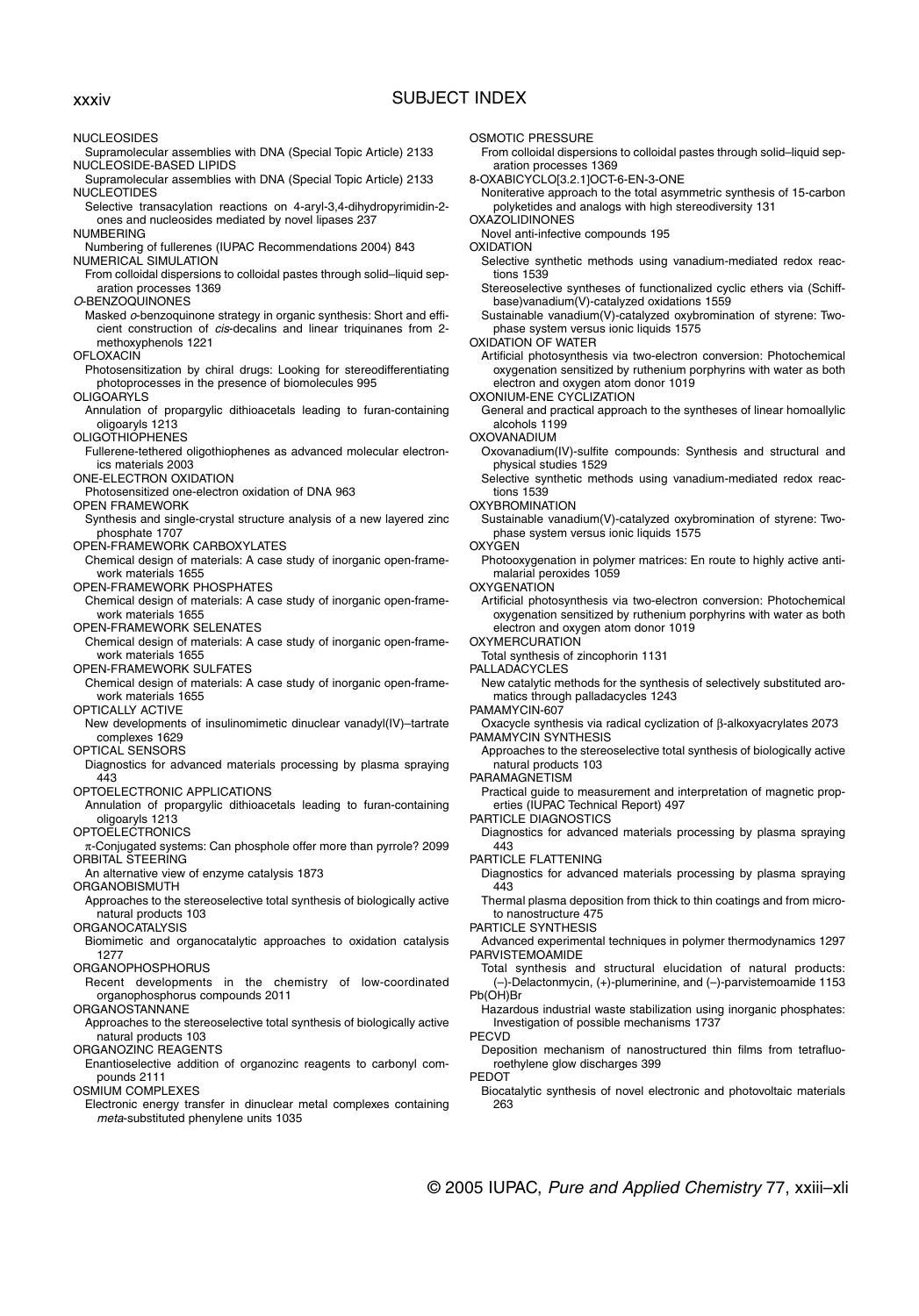## SUBJECT INDEX xxxv

PEG-HEMATIN Biocatalytic synthesis of novel electronic and photovoltaic materials 263 PENEMS Thiocarbonyl-based 1,3-dipolarophiles for the synthesis of C(2) unsubstituted penems 2033 PEPTIDES Chiral designer phase-transfer catalysts for practical asymmetric synthesis 1285 β-PEPTIDES Diastereoselective alkylation of cyclo-β-dipeptides en route to enantiopure β-amino acids 1235 PEPTIDE INHIBITORS Plasmodium falciparum triosephosphate isomerase: New insights into an old enzyme 281 PEPTIDE NUCLEIC ACID-BASED PROBES Forced intercalation as a tool in gene diagnostics and in studying DNA-protein interactions 327 **PEROXIDATION** Bioantioxidants: From chemistry to biology 1887 PEROXIDE Photooxygenation in polymer matrices: En route to highly active antimalarial peroxides 1059 PEROXYLS Biopolyphenolics as antioxidants: Studies under an Indo-Italian CSIR-CNR project 91 **PESTICIDES** Photodegradation of pesticides and application of bioanalytical methods for their detection 1727 PHARMACEUTICAL Thermodynamic stability and transformation of pharmaceutical polymorphs 581 PHARMACOLOGY Biological activity from indigenous medicinal plants of Mauritius 41 PHASE DIAGRAMS Solubilities and thermophysical properties of ionic liquids 543 PHASE-TRANSFER CATALYSTS Chiral designer phase-transfer catalysts for practical asymmetric synthesis 1285 PHASE TRANSITIONS Entropy diagnosis for phase transitions occurring in functional materials 1331 PHENANTHRENES Unusual metabolites from some Tanzanian indigenous plant species 1943 PHOSPHAALKYNES Recent developments in the chemistry of low-coordinated organophosphorus compounds 2011 **PHOSPHAETHENES** Recent developments in the chemistry of low-coordinated organophosphorus compounds 2011 **PHOSPHAQUINONES** Recent developments in the chemistry of low-coordinated organophosphorus compounds 2011 **PHOSPHATASES** Modeling the active site structures of vanadate-dependent peroxidases and vanadate-inhibited phosphatases 1607 PHOSPHINOYLIMINE Asymmetric catalytic addition of diorganozinc reagents to imines: Scope and application 1259 **PHOSPHOLES** π-Conjugated systems: Can phosphole offer more than pyrrole? 2099 (1-PHOSPHORYL)VINYL SULFOXIDES Asymmetric cyclopropanation of chiral (1-phosphoryl)vinyl sulfoxides: A new approach to constrained analogs of biologically active compounds 2091 **PHOTOBINDING** Photosensitization by chiral drugs: Looking for stereodifferentiating

photoprocesses in the presence of biomolecules 995 PHOTOBIOLOGY

Toward a computational photobiology 977

PHOTOCHEMICAL OXYGENATION

Artificial photosynthesis via two-electron conversion: Photochemical oxygenation sensitized by ruthenium porphyrins with water as both electron and oxygen atom donor 1019

PHOTOCHEMISTRY

- Artificial photosynthesis via two-electron conversion: Photochemical oxygenation sensitized by ruthenium porphyrins with water as both electron and oxygen atom donor 1019
- Fluorescence sensor applications as detectors for DNA damage, free radical formation, and in microlithography 1009
- Photooxygenation in polymer matrices: En route to highly active antimalarial peroxides 1059

PHOTODEGRADATION

- Photodegradation of pesticides and application of bioanalytical methods for their detection 1727
- PHOTODIMERIZATION
- Self-assembled coordination cage as a molecular flask 1107 PHOTODYNAMIC REACTIONS
- UVB and UVA radiation-mediated damage to isolated and cellular DNA 947
- PHOTOINDUCED ELECTRON TRANSFER
- Fullerene-tethered oligothiophenes as advanced molecular electronics materials 2003
- PHOTOISOMERIZATION
- Toward a computational photobiology 977
- PHOTOSENSITIZED ELECTRON TRANSFER
- Photosensitized one-electron oxidation of DNA 963
- PHOTOSENSITIZED OXIDATION
- Photosensitized one-electron oxidation of DNA 963
- PHOTOSYNTHESIS

Bioinspired energy conversion 1001

- PHOTOVOLTAIC APPLICATIONS From vinylsilanes to organic/inorganic hybrid materials 2083
- PHOTOVOLTAIC MATERIALS
- Biocatalytic synthesis of novel electronic and photovoltaic materials 263

PHYTOCHEMISTRY

Biological activity from indigenous medicinal plants of Mauritius 41 PHYTOMEDICINE

Natural products chemistry and phytomedicine in the 21<sup>st</sup> century: New developments and challenges 1

- PICOLINATE
- Vanadium(III) binding strengths of small biomolecules 1583
- PINACOL COUPLING
- Dual enantioselective control by heterocycles of (S)-indoline derivatives 2053
- 3-(4-PIPERAZINOPHENYL)
- Novel anti-infective compounds 195
- PIPER SPECIES
- Investigations toward new lead compounds from medicinally important plants 25
- PITZER PARAMETERS
	- Consistency issues of aqueous solubility data and solution thermodynamics of electrolytes 619
- $pK_a$  PERTURBATION
	- Electrostatic cross-modulation of the pseudoaromatic character in single-stranded RNA by nearest-neighbor interactions 291
- PLAKORTONES

Use of furans in synthesis of bioactive compounds 139 PLANTS

Biodiversity: A continuing source of novel drug leads 7 PLASMA CHEMICAL VAPOR DEPOSITION

- Control of deposition profile of Cu for large-scale integration (LSI) interconnects by plasma chemical vapor deposition 391
- PLASMA CHEMISTRY
- Atmospheric pressure plasma of dielectric barrier discharges 487 PLASMA DIAGNOSTICS
- Complex (dusty) plasmas: Examples for applications and observation of magnetron-induced phenomena 415
- Plasma diagnostics by laser spectroscopic electric field measurement 345

PLASMA-ENHANCED CVD

Exploration of the deposition limits of microcrystalline silicon 379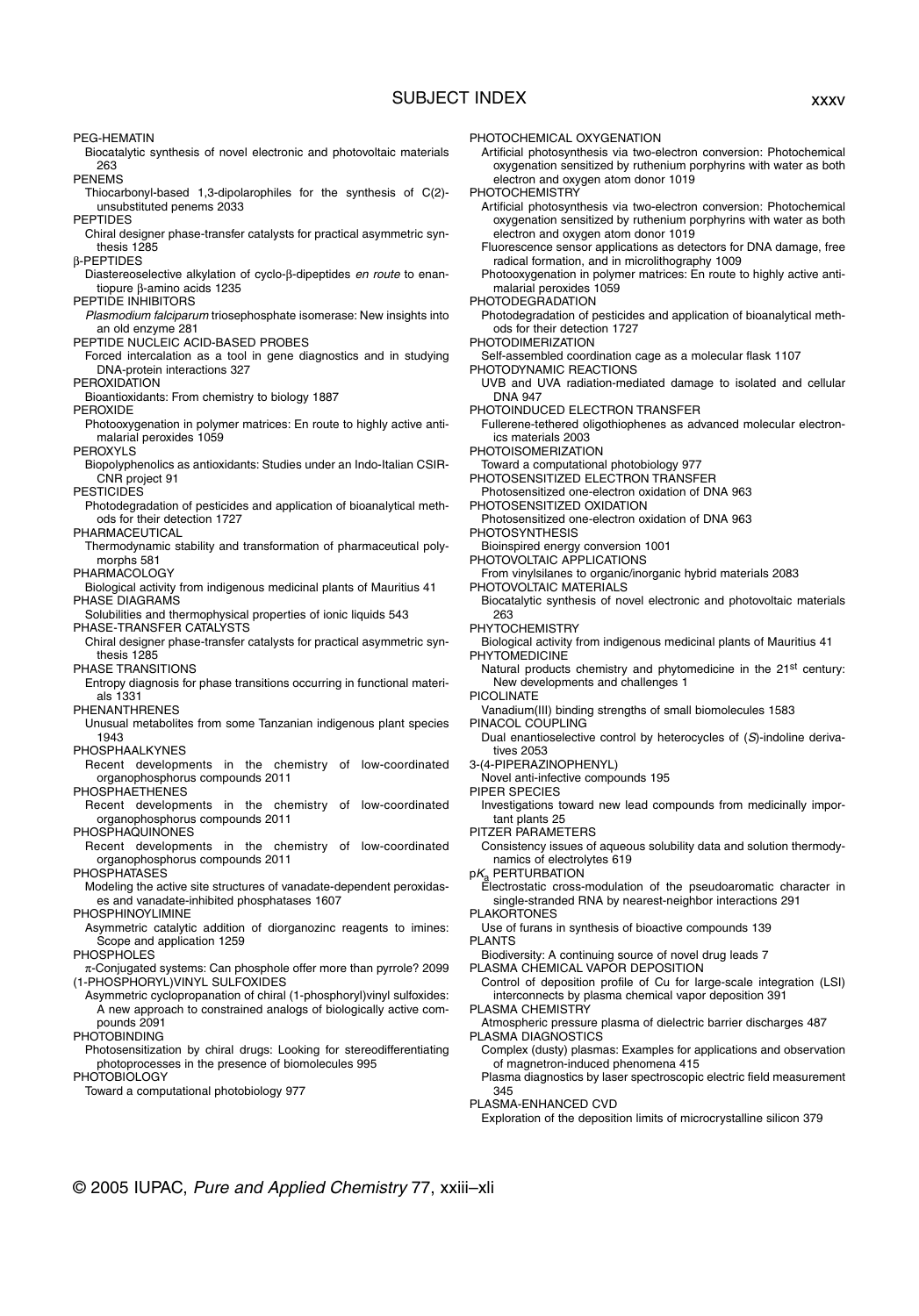PLASMA-INDUCED SURFACE RADICALS Recent advances in plasma techniques for biomedical and drug engineering (Addendum) 667 PLASMA-PARTICLE INTERACTION Complex (dusty) plasmas: Examples for applications and observation of magnetron-induced phenomena 415 PLASMA SHEATHS Plasma diagnostics by laser spectroscopic electric field measurement 345 PLASMA SIMULATION Three-dimensional modeling of inductively coupled plasma torches 359 PLASMA SPRAYING Diagnostics for advanced materials processing by plasma spraying 443 Thermal plasma deposition from thick to thin coatings and from microto nanostructure 475 PLASMA TORCHES Thermal plasma deposition from thick to thin coatings and from microto nanostructure 475 Three-dimensional modeling of inductively coupled plasma torches 359 PLUMERININE Total synthesis and structural elucidation of natural products: (–)-Delactonmycin, (+)-plumerinine, and (–)-parvistemoamide 1153 POLAR ORGANIC REACTIONS Kinetics of electrophile–nucleophile combinations: A general approach to polar organic reactivity 1807 POLYANILINE (PANI) Biocatalytic approaches for synthesis of conducting polyaniline nanoparticles 339 Polyaniline: Thin films and colloidal dispersions (IUPAC Technical Report) 815 POLYFERROCENES Metal-catalyzed routes to rings, chains, and macromolecules based on inorganic elements 1991 POLYKETIDES Diverse metabolites of coral reef organisms 83 POLYMERS Photooxygenation in polymer matrices: En route to highly active antimalarial peroxides 1059 POLYMERIZATION Biocatalytic routes toward pharmaceutically important precursors and novel polymeric systems 209 Indo-U.S. collaborative studies on biocatalytic generation of novel molecular architectures 201 POLYMORPHS Thermodynamic stability and transformation of pharmaceutical polymorphs 581 POLYPHENOLICS Biocatalytic routes toward pharmaceutically important precursors and novel polymeric systems 209 POLYPHENOLIC PERACETATES Acetoxy drug: protein transacetylase: A novel enzyme-mediating protein acetylation by polyphenolic peracetates 245 POLYSTYRENE Modification of the glass transitions of polymers by high-pressure gas solubility 593 PORPHYRINS Advanced opto-electronics materials by fullerene and acetylene scaffolding 1851 POSTGENOMIC Postgenomic chemistry (IUPAC Technical Report) 1641 POTENTIAL SURFACES Return electron transfer in radical ion pairs of triplet multiplicity 1075 POTENTIOMETRIC SENSORS Nonspecific sensor arrays ("electronic tongue") for chemical analysis of liquids (IUPAC Technical Report) 1965 **PRENYLATION** General and practical approach to the syntheses of linear homoallylic alcohols 1199 PROCHIRAL OLEFINS New chiral phosphorus ligands with spirobiindane backbone for the asymmetric hydrogenations 2121 PROTEASES PROTEINS PROTEIN DYNAMICS PROTEIN FOLDING PSEUDOLARIC ACID PULSED DISCHARGE PVCL-CA ALGINATE BEADS PYRAZOLES PYRENE PYRIMIDINES PYRIMIDINONES QUANTUM CHEMICAL QUINOLIZIDINES RACEMIC RADIAANNULENES folding 1851 RADIALENES folding 1851 DNA 947 xxxvi SUBJECT INDEX

PROLYLENDOPEPTIDASE INHIBITION

Biodiversity as a source of new pharmacophores: A new theory of memory. Part 3 75

PROPARGYLIC DITHIOACETALS

Annulation of propargylic dithioacetals leading to furan-containing oligoaryls 1213

Production of a novel alkaline lipase by Fusarium globulosum using neem oil, and its applications 251

PROTECTING GROUPS

From 3,3,4,4-tetraethoxybutyne to carbohydrate mimics 119

Solubility of amino acids, sugars, and proteins 559

Nuclear magnetic resonance as a quantitative tool to study interactions in biomacromolecules 1409

Nuclear magnetic resonance as a quantitative tool to study interactions in biomacromolecules 1409

PROTEIN TRANSACETYLASE

Acetoxy drug: protein transacetylase: A novel enzyme-mediating protein acetylation by polyphenolic peracetates 245

PROTON COMPLEXES

Critical evaluation of stability constants of metal complexes of complexones for biomedical and environmental applications (IUPAC Technical Report) 1445

PSEUDOAROMATIC CROSS-MODULATION

Electrostatic cross-modulation of the pseudoaromatic character in single-stranded RNA by nearest-neighbor interactions 291

Application of the carbene cyclization–cycloaddition cascade in total synthesis 1183

PSEUDOMONAS AERUGINOSA LIPASE

Selective transacylation reactions on 4-aryl-3,4-dihydropyrimidin-2 ones and nucleosides mediated by novel lipases 237

Spectroscopic and electrical study of rare-gas-based, hollow cathode luminescent discharges: Application to the lifetime and efficiency enhancement of mercury-free signs 463

PVA CRYOGEL BEADS

Gel-immobilized enzymes as promising biocatalysts: Results from Indo-Russian collaborative studies 227

Gel-immobilized enzymes as promising biocatalysts: Results from Indo-Russian collaborative studies 227

Biopolyphenolics as antioxidants: Studies under an Indo-Italian CSIR-CNR project 91

Fluorescence sensor applications as detectors for DNA damage, free radical formation, and in microlithography 1009

Creating chemical diversity space by scaffold decoration of dihydropyrimidines 155

Diastereoselective alkylation of cyclo-β-dipeptides en route to enantiopure β-amino acids 1235

Toward a computational photobiology 977

Carbohydrates as versatile platforms in the construction of small compound libraries 1173

New developments of insulinomimetic dinuclear vanadyl(IV)–tartrate complexes 1629

Advanced opto-electronics materials by fullerene and acetylene scaf-

Advanced opto-electronics materials by fullerene and acetylene scaf-

RADIATION-MEDIATED DAMAGE

UVB and UVA radiation-mediated damage to isolated and cellular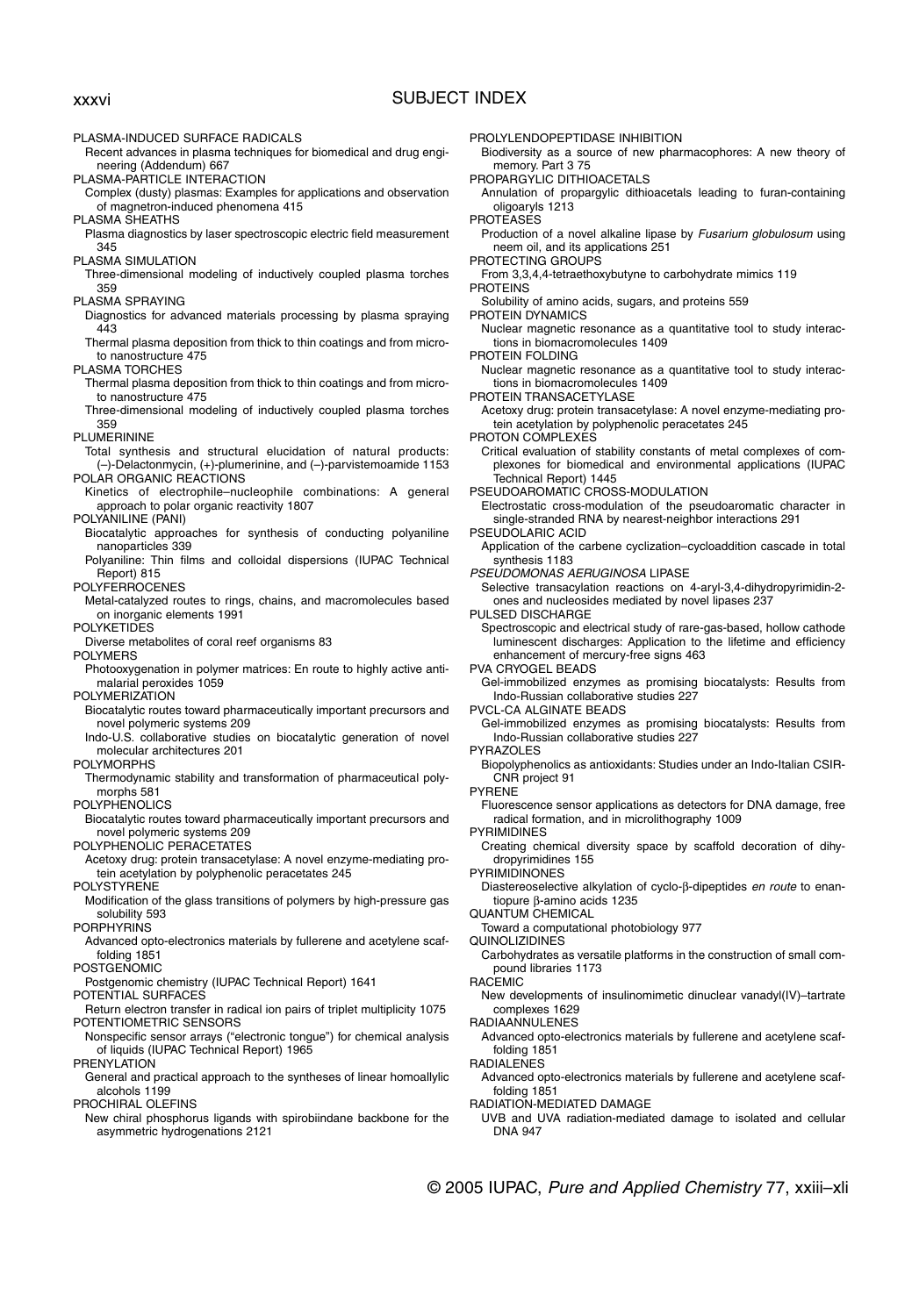## SUBJECT INDEX xxxvii

- Selective synthetic methods using vanadium-mediated redox reactions 1539
- RADICAL CYCLIZATION
- Oxacycle synthesis via radical cyclization of β-alkoxyacrylates 2073 RADICAL ION PAIRS
- Return electron transfer in radical ion pairs of triplet multiplicity 1075 RADIOACTIVE WASTE DISPOSAL
- Solubility equilibria and geochemical modeling in the field of radioactive waste disposal 631
- RADIONUCLIDE SOLUBILITY
- Solubility equilibria and geochemical modeling in the field of radioactive waste disposal 631
- REACTION CONTROL
- Cyclodextrin-based catalysts and molecular reactors 1865
- REACTION–DIFFUSION
- Control of spiral instabilities in reaction–diffusion systems 1395 **REACTIVITY**
- Fifteen years of dancing with vanadium 1497
- RECOMMENDATIONS AND REPORTS
	- Atomic force microscopy and direct surface force measurements (IUPAC Technical Report) 2149
	- Chemical speciation of environmentally significant heavy metals with inorganic ligands. Part 1: The Hg<sup>2+</sup>–Cl<sup>-</sup>, OH<sup>-</sup>, CO<sub>3</sub><sup>2-</sup>, SO<sub>4</sub><sup>2-</sup>, and PO<sub>4</sub><sup>3</sup> aqueous systems (IUPAC Technical Report) 739
	- Chemical structure and physical properties of cyclic olefin copolymers (IUPAC Technical Report) 801
	- Critical evaluation of stability constants of metal complexes of complexones for biomedical and environmental applications (IUPAC Technical Report) 1445
	- High-temperature mass spectrometry: Instrumental techniques, ionization cross-sections, pressure measurements, and thermodynamic data (IUPAC Technical Report) 693
	- Measurement and interpretation of electrokinetic phenomena (IUPAC Technical Report) 1753
	- Nonspecific sensor arrays ("electronic tongue") for chemical analysis of liquids (IUPAC Technical Report) 1965
	- Numbering of fullerenes (IUPAC Recommendations 2004) 843
	- Polyaniline: Thin films and colloidal dispersions (IUPAC Technical Report) 815
	- Postgenomic chemistry (IUPAC Technical Report) 1641
- Practical guide to measurement and interpretation of magnetic properties (IUPAC Technical Report) 497
- Terminology in soil sampling (IUPAC Recommendations 2005) 827 RED ALGAE
- Diverse metabolites of coral reef organisms 83
- REDOX
- Asymmetric catalytic addition of diorganozinc reagents to imines: Scope and application 1259
- REDUCTION
- From 3,3,4,4-tetraethoxybutyne to carbohydrate mimics 119 Selective synthetic methods using vanadium-mediated redox reactions 1539
- REGULAR MICRODISCHARGE PATTERN
- Atmospheric pressure plasma of dielectric barrier discharges 487 REISSERT REACTION
- Recent progress in Lewis acid–Lewis base bifunctional asymmetric catalysis 2047

REMOTE STEREOCONTROL

- Approaches to the stereoselective total synthesis of biologically active natural products 103
- REPLICATIVE CHEMISTRY
- Stability in chemistry and biology: Life as a kinetic state of matter 1905 REPLICATOR SPACE
- Stability in chemistry and biology: Life as a kinetic state of matter 1905 **RESVERATROL**
- Bioantioxidants: From chemistry to biology 1887
- RETURN ELECTRON TRANSFER
- Return electron transfer in radical ion pairs of triplet multiplicity 1075 REVIEW
- Solubilities in supercritical fluids 513
- RF DISCHARGES
- Three-dimensional modeling of inductively coupled plasma torches 359
- Plasma diagnostics by laser spectroscopic electric field measurement 345
- RHODIUM-CATALYZED HYDROSILYLATION
- From vinylsilanes to organic/inorganic hybrid materials 2083 RING-CLOSING METATHESIS
	- Carbohydrates as versatile platforms in the construction of small compound libraries 1173
- Ring-closing metathesis: A facile construct for alkaloid synthesis 1207 RING OPENING
- From 3,3,4,4-tetraethoxybutyne to carbohydrate mimics 119
- RING-OPENING POLYMERIZATION
	- Metal-catalyzed routes to rings, chains, and macromolecules based on inorganic elements 1991
- RNAI
- Identification of target genes of microRNAs in retinoic acid-induced neuronal differentiation 313
- ROTAXANES
	- From a Meccano set to nano meccano 1089
- Rotaxane-based molecular machines operated by photoinduced electron transfer 1051
- RUTHENIUM COMPLEXES
- Electronic energy transfer in dinuclear metal complexes containing meta-substituted phenylene units 1035
- RUTHENIUM PORPHYRIN
	- Artificial photosynthesis via two-electron conversion: Photochemical oxygenation sensitized by ruthenium porphyrins with water as both electron and oxygen atom donor 1019
	- Biomimetic and organocatalytic approaches to oxidation catalysis 1277
- **SALT**
- Modeling electrolyte solutions with the extended universal quasichemical (UNIQUAC) model 531
- SAMARIUM DIIODIDE
- Dual enantioselective control by heterocycles of (S)-indoline derivatives 2053
- SAMPLING
- Terminology in soil sampling (IUPAC Recommendations 2005) 827 SCALAR COUPLING
- Nuclear magnetic resonance as a quantitative tool to study interactions in biomacromolecules 1409
- SCANNING TRANSITIOMETRY
- Advanced experimental techniques in polymer thermodynamics 1297 SCH 351448
- Oxacycle synthesis via radical cyclization of β-alkoxyacrylates 2073 **SELECTIVITY**
- Biocatalytic routes toward pharmaceutically important precursors and novel polymeric systems 209
- α-SELECTIVITY
- General and practical approach to the syntheses of linear homoallylic alcohols 1199

SELENETANE

- Synthesis, structure, and chemistry of selenium-containing four-membered rings 2029
- SELENIUM
- Synthesis, structure, and chemistry of selenium-containing four-membered rings 2029
- SELENOLEVOGLUCOSAN
- Chemistry of tetrathiomolybdate and tetraselenotungstate: Applications in carbohydrate chemistry 145
- SELF-ASSEMBLED CAGES
- Self-assembled coordination cage as a molecular flask 1107
- SELF-ASSEMBLY
- Carbon-based materials: From fullerene nanostructures to functionalized carbon nanotubes 1675
- From a Meccano set to nano meccano 1089
- **SENSORS** 
	- Fluorescence sensor applications as detectors for DNA damage, free radical formation, and in microlithography 1009
- Nonspecific sensor arrays ("electronic tongue") for chemical analysis of liquids (IUPAC Technical Report) 1965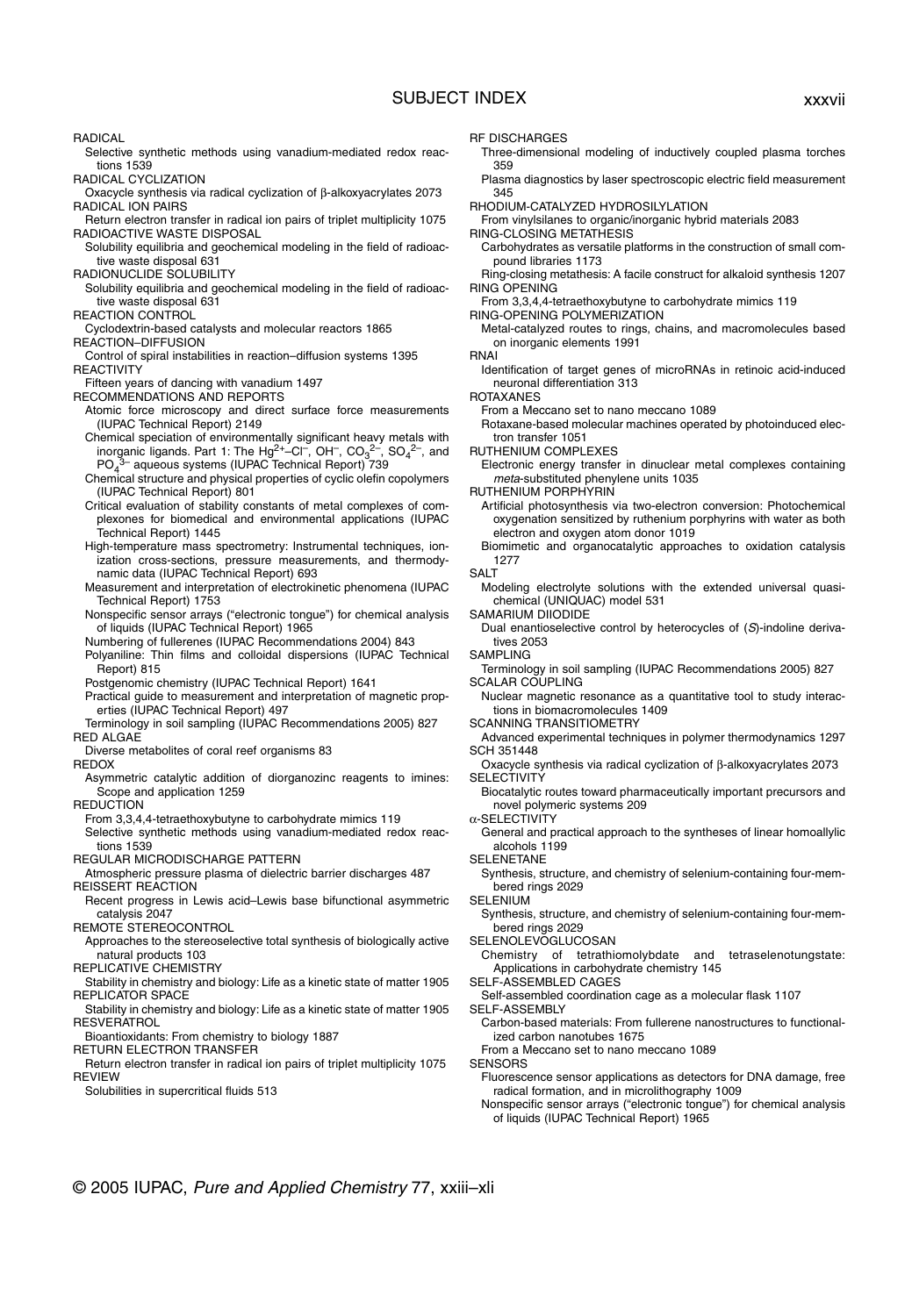## xxxviii SUBJECT INDEX

**SESQUITERPENES** Biocatalytic production of flavors and fragrances 273 Syntheses of antiangiogenic or cytotoxic natural products: Fumagillin and bengacarboline 1139 SILANES Exploration of the deposition limits of microcrystalline silicon 379 SILICA PARTICLES From colloidal dispersions to colloidal pastes through solid–liquid separation processes 1369 SILOXANES Indo-U.S. collaborative studies on biocatalytic generation of novel molecular architectures 201 S-INDOLINE Dual enantioselective control by heterocycles of (S)-indoline derivatives 2053 SIRNA Identification of target genes of microRNAs in retinoic acid-induced neuronal differentiation 313 SMALL-ANGLE NEUTRON SCATTERING From colloidal dispersions to colloidal pastes through solid–liquid separation processes 1369 SOIL Terminology in soil sampling (IUPAC Recommendations 2005) 827 SOL-GEL Self-assembled coordination cage as a molecular flask 1107 SOLID–LIQUID EQUILIBRIA Solubilities and thermophysical properties of ionic liquids 543 SOLID–LIQUID SEPARATION From colloidal dispersions to colloidal pastes through solid–liquid separation processes 1369 **SOLUBILITY** Consistency issues of aqueous solubility data and solution thermodynamics of electrolytes 619 Gas–liquid interactions in solution 653 Ion solvation in aqueous–organic mixtures 605 Solubilities in supercritical fluids 513 Solubility of amino acids, sugars, and proteins 559 Thermodynamic stability and transformation of pharmaceutical polymorphs 581 SOLUTION CHEMISTRY Fifteen years of dancing with vanadium 1497 **SOLVATION** Ion solvation in aqueous–organic mixtures 605 SOLVENT EFFECTS Cycloproparenyl anions: From models to real systems 1835 SPATIOTEMPORAL MODEL An alternative view of enzyme catalysis 1873 SPECIAL TOPIC ARTICLES Supramolecular assemblies with DNA (Special Topic Article) 2133 SPECIAL TOPIC ISSUES Organic Synthesis 1087–1296 **SPECIATION** Fifteen years of dancing with vanadium 1497 Lanthanide complexes of macrocyclic derivatives useful for medical applications 569 Vanadium(III) binding strengths of small biomolecules 1583 SPECIES DISTRIBUTION Thermodynamic law for adaptation of plants to environmental temperatures 1425 SPECIES RICHNESS Thermodynamic law for adaptation of plants to environmental temperatures 1425 SPECTROSCOPY Fifteen years of dancing with vanadium 1497 SPIRAL INSTABILITIES Control of spiral instabilities in reaction–diffusion systems 1395 1,1'-SPIROBIINDANE New chiral phosphorus ligands with spirobiindane backbone for the asymmetric hydrogenations 2121 SPIRO LIGANDS New chiral phosphorus ligands with spirobiindane backbone for the asymmetric hydrogenations 2121 spray process 429 SPLASH SPLAT spray process 429 **SPLATS** SPLIT-SITE MODEL An alternative view of enzyme catalysis 1873 SPONGES SPRAY COATING SPRAYED PARTICLES spray process 429 ssRNA STABILITY CONSTANTS PO<sub>4</sub> Technical Report) 1445 applications 569 **STACKING STANDARDIZATION** New developments and challenges 1 STEREODIFFERENTIATION STEREODIVERSITY **STEREOSELECTIVITY STRAIN STREAMER** STRECKER REACTION catalysis 2047 STREPTOMYCES GRISEUS **STRUCTURE STYRENES** 

SPLASHING PARAMETER

Three-dimensional transition map of flattening behavior in the thermal

Three-dimensional transition map of flattening behavior in the thermal

Thermal plasma deposition from thick to thin coatings and from microto nanostructure 475

Diverse metabolites of coral reef organisms 83

Laminar plasma jets: Generation, characterization, and applications for materials surface processing 373

Three-dimensional transition map of flattening behavior in the thermal

SQUID MAGNETOMETERS

Practical guide to measurement and interpretation of magnetic properties (IUPAC Technical Report) 497

Electrostatic cross-modulation of the pseudoaromatic character in single-stranded RNA by nearest-neighbor interactions 291

Chemical speciation of environmentally significant heavy metals with inorganic ligands. Part 1: The Hg<sup>2+</sup>-Cl<sup>-</sup>, OH<sup>-</sup>, CO<sub>3</sub><sup>2-</sup>, SO<sub>4</sub><sup>2-</sup>, and 3<sup>-</sup> aqueous systems (IUPAC Technical Report) 739

Critical evaluation of stability constants of metal complexes of complexones for biomedical and environmental applications (IUPAC

Lanthanide complexes of macrocyclic derivatives useful for medical

Electrostatic cross-modulation of the pseudoaromatic character in single-stranded RNA by nearest-neighbor interactions 291

Natural products chemistry and phytomedicine in the 21<sup>st</sup> century:

Photosensitization by chiral drugs: Looking for stereodifferentiating photoprocesses in the presence of biomolecules 995

Noniterative approach to the total asymmetric synthesis of 15-carbon polyketides and analogs with high stereodiversity 131

STEREOSELECTIVE/REGIOSELECTIVE REACTION

Selective transacylation reactions on 4-aryl-3,4-dihydropyrimidin-2 ones and nucleosides mediated by novel lipases 237

STEREOSELECTIVE SYNTHESIS

From vinylsilanes to organic/inorganic hybrid materials 2083

Approaches to the stereoselective total synthesis of biologically active natural products 103

Photosensitization by chiral drugs: Looking for stereodifferentiating photoprocesses in the presence of biomolecules 995

Ring-closing metathesis: A facile construct for alkaloid synthesis 1207

Cycloproparenyl anions: From models to real systems 1835

Atmospheric pressure plasma of dielectric barrier discharges 487

Recent progress in Lewis acid–Lewis base bifunctional asymmetric

Total synthesis of zincophorin 1131

STRUCTURAL ELUCIDATION

Total synthesis and structural elucidation of natural products: (–)-Delactonmycin, (+)-plumerinine, and (–)-parvistemoamide 1153

Fifteen years of dancing with vanadium 1497

Sustainable vanadium(V)-catalyzed oxybromination of styrene: Twophase system versus ionic liquids 1575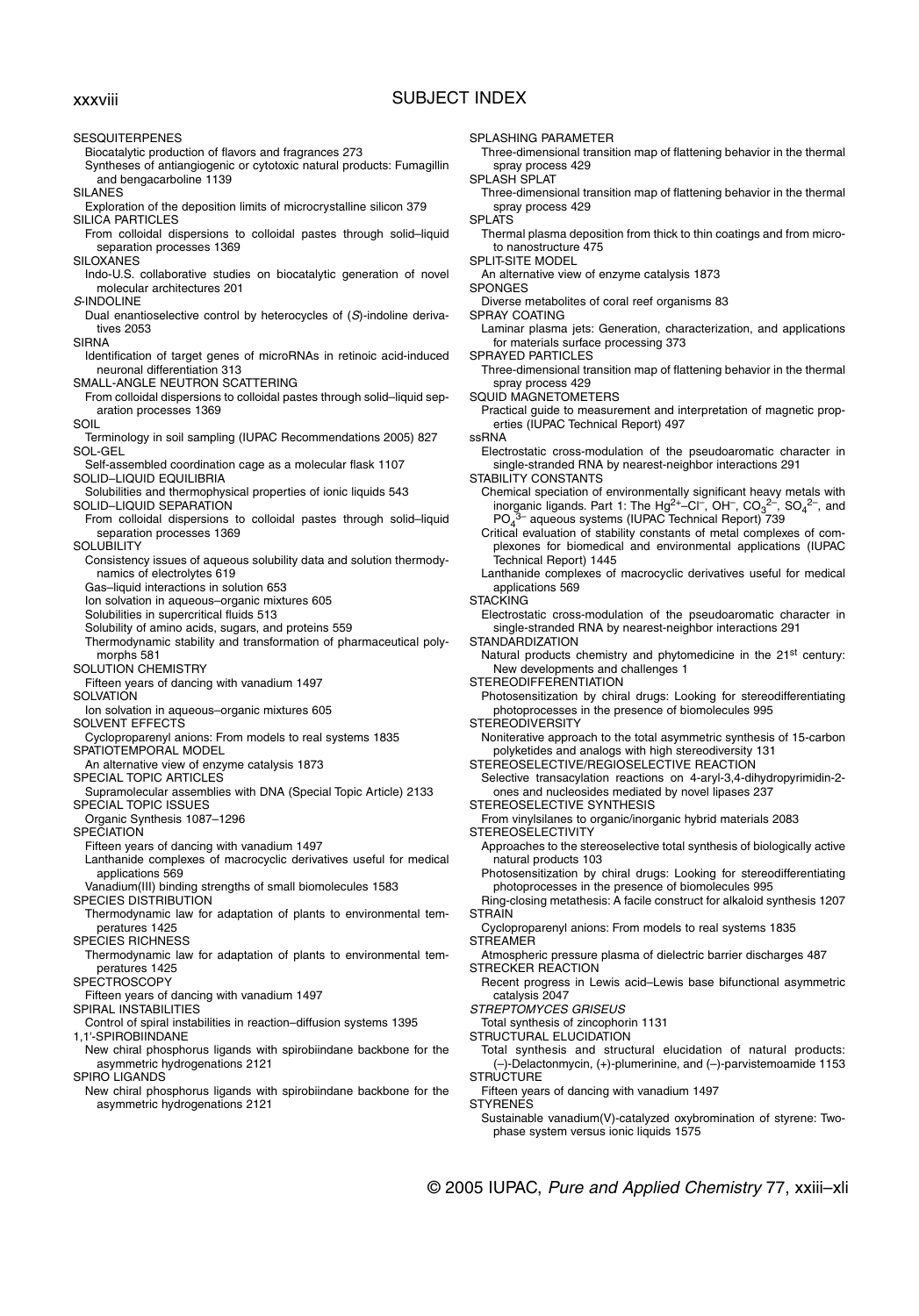## SUBJECT INDEX xxxix

SUBSTITUENT EFFECTS Cycloproparenyl anions: From models to real systems 1835 SUBUNIT INTERFACE Plasmodium falciparum triosephosphate isomerase: New insights into an old enzyme 281 **SUGARS** Solubility of amino acids, sugars, and proteins 559 SULFINATES Asymmetric catalytic addition of diorganozinc reagents to imines: Scope and application 1259 SULFITES Oxovanadium(IV)-sulfite compounds: Synthesis and structural and physical studies 1529 SULFUR YLIDES Asymmetric cyclopropanation of chiral (1-phosphoryl)vinyl sulfoxides: A new approach to constrained analogs of biologically active compounds 2091 SUPERCRITICAL FLUIDS Solubilities in supercritical fluids 513 SUPRAMOLECULAR ASSEMBLIES Supramolecular assemblies with DNA (Special Topic Article) 2133 SUPRAMOLECULAR CHEMISTRY From a Meccano set to nano meccano 1089 SUPRAMOLECULAR FORMS Polyaniline: Thin films and colloidal dispersions (IUPAC Technical Report) 815 SURFACE CONDUCTIVITY Measurement and interpretation of electrokinetic phenomena (IUPAC Technical Report) 1753 SURFACE ENERGY Chemical structure and physical properties of cyclic olefin copolymers (IUPAC Technical Report) 801 SURFACE OXIDATION Three-dimensional transition map of flattening behavior in the thermal spray process 429 SURFACE ROUGHNESS Three-dimensional transition map of flattening behavior in the thermal spray process 429 SURFACE STRUCTURES Computer modeling in materials chemistry 1345 SURFACTANTS Production of a novel alkaline lipase by Fusarium globulosum using neem oil, and its applications 251 SUSPENSION PLASMA SPRAYING Thermal plasma deposition from thick to thin coatings and from microto nanostructure 475 **SUSPENSIONS** From colloidal dispersions to colloidal pastes through solid–liquid separation processes 1369 **SYNTHESIS** Biodiversity: A continuing source of novel drug leads 7 SYNTHESIS VIA SULFONES Synthesis of novel non-isoprenoid phenolic acids and 3-alkylpyridines 185 SYNTHETIC METHODOLOGY Synthetic methodology using tertiary phosphines as nucleophilic catalysts 1985 SYNTHETIC REACTION Selective synthetic methods using vanadium-mediated redox reactions 1539 TELEONOMIC CHARACTER Stability in chemistry and biology: Life as a kinetic state of matter 1905 TEMPERATURE Thermodynamic law for adaptation of plants to environmental temperatures 1425 TEMPERATURE-MODULATED DSC Advanced experimental techniques in polymer thermodynamics 1297 TEMPLATE-DIRECTED SYNTHESIS From a Meccano set to nano meccano 1089 **TEMPLATES** Cyclodextrin-based catalysts and molecular reactors 1865 TERMINALIA GLAUCESCENS Biodiversity as a source of new pharmacophores: A new theory of memory. Part 3 75 TERMINALIN memory. Part 3 75 **TERMINOLOGY TERPENOIDS** 1943 **TERPOLYMERS** tert-BUTYL HYDROPEROXIDE TERTIARY PHOSPHINES alysts 1985 TETRAAZAMACROCYCLES applications 569 TETRAHYDROFURAN TETRAHYDROPYRAN TETRANUCLEAR COMPLEXES TETRASELENOTUNGSTATE TETRATHIOMOLYBDATE **THEORETICAL** THERMAL PROPERTY THERMAL SPRAY spray process 429 THERMAL UNFOLDING THERMODYNAMIC MODEL **THERMODYNAMICS** 1349 peratures 1425 THERMODYNAMIC STABILITY morphs 581 THIAZOLE ORANGE THIN FILMS Report) 815 THIN FILM DEPOSITION THIOCARBONYLS

Biodiversity as a source of new pharmacophores: A new theory of

Terminology in soil sampling (IUPAC Recommendations 2005) 827

Diverse metabolites of coral reef organisms 83

Unusual metabolites from some Tanzanian indigenous plant species

Indo-U.S. collaborative studies on biocatalytic generation of novel molecular architectures 201

Stereoselective syntheses of functionalized cyclic ethers via (Schiffbase)vanadium(V)-catalyzed oxidations 1559

Synthetic methodology using tertiary phosphines as nucleophilic cat-

Lanthanide complexes of macrocyclic derivatives useful for medical

Stereoselective syntheses of functionalized cyclic ethers via (Schiffbase)vanadium(V)-catalyzed oxidations 1559

Stereoselective syntheses of functionalized cyclic ethers via (Schiffbase)vanadium(V)-catalyzed oxidations 1559

Binuclear complexes as tectons in designing supramolecular solidstate architectures 1685

Chemistry of tetrathiomolybdate and tetraselenotungstate: Applications in carbohydrate chemistry 145

Chemistry of tetrathiomolybdate and tetraselenotungstate: Applications in carbohydrate chemistry 145

Solubilities in supercritical fluids 513

Chemical structure and physical properties of cyclic olefin copolymers (IUPAC Technical Report) 801

Three-dimensional transition map of flattening behavior in the thermal

Nuclear magnetic resonance as a quantitative tool to study interactions in biomacromolecules 1409

Modeling electrolyte solutions with the extended universal quasichemical (UNIQUAC) model 531

Consistency issues of aqueous solubility data and solution thermodynamics of electrolytes 619

Global communications and expert systems in thermodynamics: Connecting property measurement and chemical process design

Ion solvation in aqueous–organic mixtures 605

Thermodynamic law for adaptation of plants to environmental tem-

Thermodynamic stability and transformation of pharmaceutical poly-

Forced intercalation as a tool in gene diagnostics and in studying DNA-protein interactions 327

Polyaniline: Thin films and colloidal dispersions (IUPAC Technical

- Complex (dusty) plasmas: Examples for applications and observation of magnetron-induced phenomena 415
- Thiocarbonyl-based 1,3-dipolarophiles for the synthesis of C(2)-unsubstituted penems 2033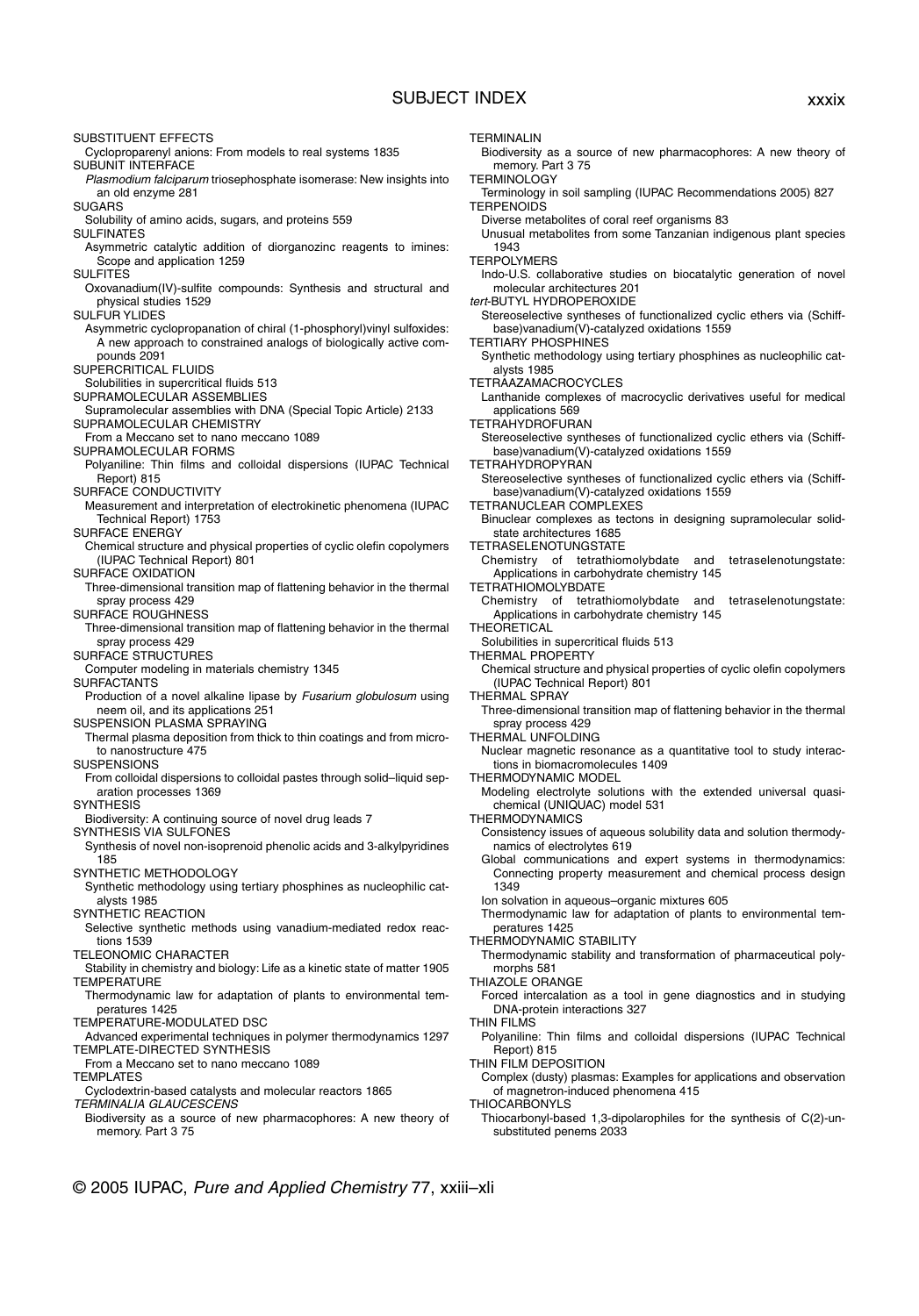## xl SUBJECT INDEX

THIOLEVOGLUCOSAN

- Chemistry of tetrathiomolybdate and tetraselenotungstate: Applications in carbohydrate chemistry 145
- THORIUM
- Solubility equilibria and geochemical modeling in the field of radioactive waste disposal 631
- THREE-DIMENSIONAL HOST CHEMISTRY
- Self-assembled coordination cage as a molecular flask 1107 TIPA
- Nuclear magnetic resonance as a quantitative tool to study interactions in biomacromolecules 1409
- TITANIUM
- Combinatorial approach to the discovery of chiral catalysts for asymmetric reactions 1251

TITANIUM TETRAISOPROPOXIDE

- Enantioselective addition of organozinc reagents to carbonyl compounds 2111
- **TOPOLOGIES**
- Return electron transfer in radical ion pairs of triplet multiplicity 1075 TOTAL SYNTHESIS
- Application of the carbene cyclization–cycloaddition cascade in total synthesis 1183
- Masked o-benzoquinone strategy in organic synthesis: Short and efficient construction of cis-decalins and linear triquinanes from 2 methoxyphenols 1221

TRANSACYLATION

Selective transacylation reactions on 4-aryl-3,4-dihydropyrimidin-2 ones and nucleosides mediated by novel lipases 237

TRANSFORMATION

- Thermodynamic stability and transformation of pharmaceutical polymorphs 581
- TRANSITION-METAL CATALYSTS
- Recent developments in the chemistry of low-coordinated organophosphorus compounds 2011
- TRANSITION-METAL-CATALYZED REACTIONS
- Transition-metal-catalyzed reactions of carbon-heteroatom bond formation by substitution and addition processes 2021
- TRANSITION-STATE STABILIZATION
- An alternative view of enzyme catalysis 1873

TRANSITION TEMPERATURE

- Three-dimensional transition map of flattening behavior in the thermal spray process 429
- **TRENCH**
- Control of deposition profile of Cu for large-scale integration (LSI) interconnects by plasma chemical vapor deposition 391
- TRIOSEPHOSPHATE ISOMERASE
- Plasmodium falciparum triosephosphate isomerase: New insights into an old enzyme 281
- TRIPI FT RFT
- Return electron transfer in radical ion pairs of triplet multiplicity 1075 TRIQUINANES
- Masked o-benzoquinone strategy in organic synthesis: Short and efficient construction of cis-decalins and linear triquinanes from 2 methoxyphenols 1221

TRYPANOSOMIASIS

Economic drug discovery and rational medicinal chemistry for tropical diseases 1957

TWO-COLOR, TWO-LASER IRRADIATION

Photosensitized one-electron oxidation of DNA 963

UGI 3-CR

Carbohydrates as versatile platforms in the construction of small compound libraries 1173

ULLMANN REACTION

Transition-metal-catalyzed reactions of carbon-heteroatom bond formation by substitution and addition processes 2021

UNIVERSAL HYBRIDIZATION

Novel nucleic acid architectures involving locked nucleic acid (LNA) and pyrene residues: Results from an Indo-Danish collaboration 319

UVA

UVB and UVA radiation-mediated damage to isolated and cellular DNA 947

#### UVARIA SPECIES

Unusual metabolites from some Tanzanian indigenous plant species 1943

#### UVB

UVB and UVA radiation-mediated damage to isolated and cellular DNA 947

UV-VUV SPECTROSCOPY (ULTRAVIOLET-VACUUM ULTRAVIOLET SPECTROSCOPY)

Spectroscopic and electrical study of rare-gas-based, hollow cathode luminescent discharges: Application to the lifetime and efficiency enhancement of mercury-free signs 463

VANADATE

Modeling the active site structures of vanadate-dependent peroxidases and vanadate-inhibited phosphatases 1607

VANADIUM

Fifteen years of dancing with vanadium 1497

- Oral therapy of L-glutamic acid γ-monohydroxamate-vanadium (2:1) complex: Improvement of blood glucose profile in different types of diabetic rodents 1617
- Stereoselective syntheses of functionalized cyclic ethers via (Schiffbase)vanadium(V)-catalyzed oxidations 1559
- Sustainable vanadium(V)-catalyzed oxybromination of styrene: Twophase system versus ionic liquids 1575

Synthetic and computational modeling of the vanadium-dependent haloperoxidases 1595

VANADIUM(III)

Vanadium(III) binding strengths of small biomolecules 1583

VANADIUM(IV)

Oxovanadium(IV)-sulfite compounds: Synthesis and structural and physical studies 1529

VANADIUM CLUSTERS

Oxovanadium(IV)-sulfite compounds: Synthesis and structural and physical studies 1529

VANADIUM COMPLEXES

Modeling the active site structures of vanadate-dependent peroxidases and vanadate-inhibited phosphatases 1607

- VIBRATING-WIRE TECHNIQUE
- Advanced experimental techniques in polymer thermodynamics 1297 VINYLSILANES
- From vinylsilanes to organic/inorganic hybrid materials 2083 VITAMIN E
	-

Bioantioxidants: From chemistry to biology 1887 WASTE STABILIZATION

Hazardous industrial waste stabilization using inorganic phosphates: Investigation of possible mechanisms 1737

WATER-ORGANIC MEDIUM

Gel-immobilized enzymes as promising biocatalysts: Results from Indo-Russian collaborative studies 227

- WETTING
- Three-dimensional transition map of flattening behavior in the thermal spray process 429
- **XANTHONES**

Biopolyphenolics as antioxidants: Studies under an Indo-Italian CSIR-CNR project 91

XENON RESONANCE LINE

- Spectroscopic and electrical study of rare-gas-based, hollow cathode luminescent discharges: Application to the lifetime and efficiency enhancement of mercury-free signs 463
- X-RAY STRUCTURES

Fifteen years of dancing with vanadium 1497

Synthesis, structure, and chemistry of selenium-containing four-membered rings 2029

#### ZETA POTENTIAL

Measurement and interpretation of electrokinetic phenomena (IUPAC Technical Report) 1753

ZINC

Combinatorial approach to the discovery of chiral catalysts for asymmetric reactions 1251

**ZINCOPHORIN** 

Total synthesis of zincophorin 1131

- ZINC PHOSPHATE
- Synthesis and single-crystal structure analysis of a new layered zinc phosphate 1707